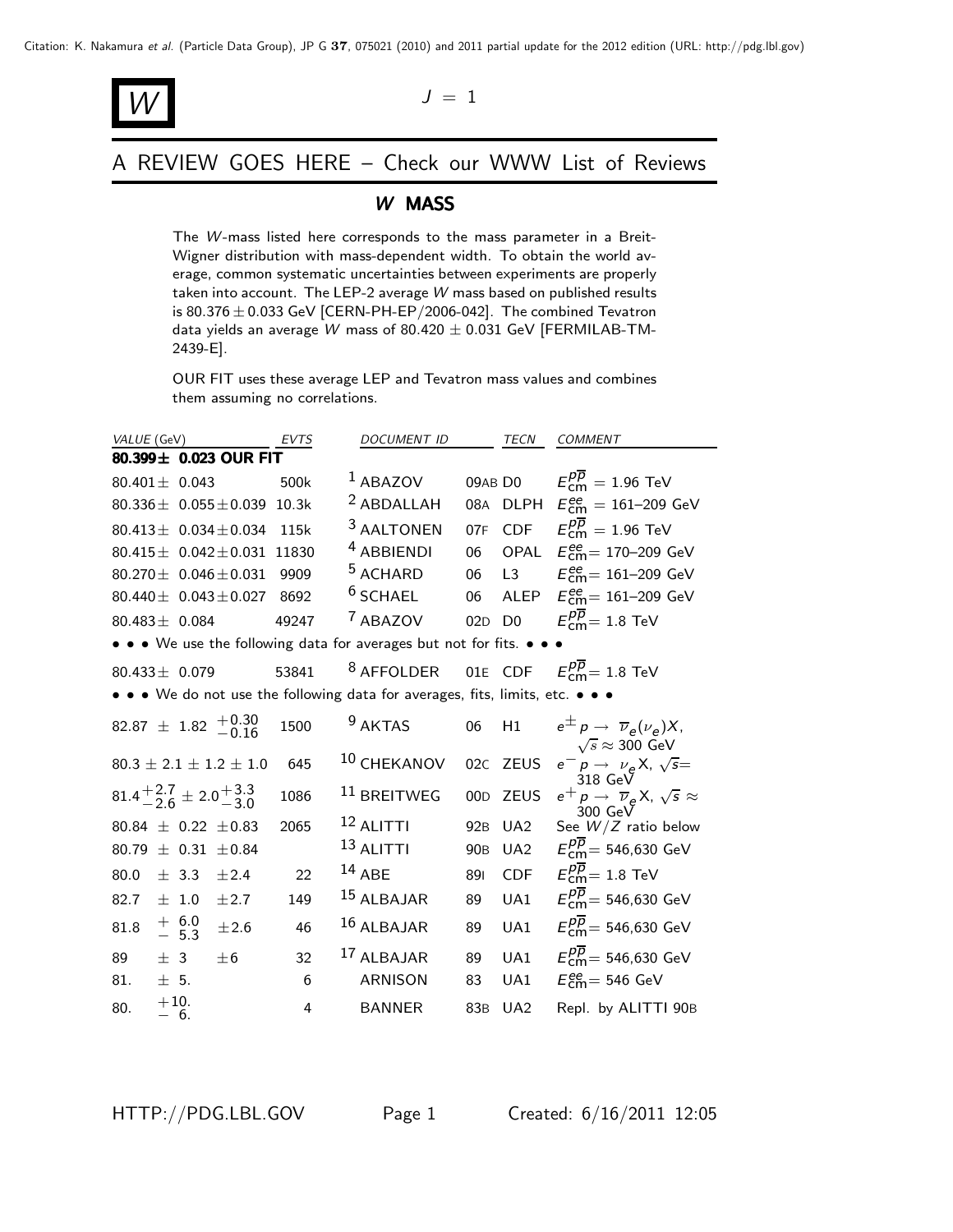$<sup>1</sup>$  ABAZOV 09AB study the transverse mass, transverse electron momentum, and transverse</sup> missing energy in a sample of 0.5 million  $W \rightarrow e \nu$  decays selected in Run-II data. The quoted result combines all three methods, accounting for correlations.

- <sup>2</sup> ABDALLAH 08<sup>A</sup> use direct reconstruction of the kinematics of *W*<sup>+</sup> *W*<sup>−</sup> <sup>→</sup> *q q* ν and *<sup>W</sup>*<sup>+</sup> *<sup>W</sup>*<sup>−</sup> <sup>→</sup> *<sup>q</sup> q q q* events for energies 172 GeV and above. The *W* mass was also extracted from the dependence of the *W W* cross section close to the production threshold and combined appropriately to obtain the final result. The systematic error includes  $\pm 0.025$  GeV due to final state interactions and  $\pm 0.009$  GeV due to LEP energy uncertainty.
- $3$  AALTONEN 07F obtain high purity  $W \rightarrow e \nu_e$  and  $W \rightarrow \mu \nu_\mu$  candidate samples totaling 63,964 and 51,128 events respectively. The *W* mass value quoted above is derived by simultaneously fitting the transverse mass and the lepton, and neutrino  $p_T$ distributions.
- distributions.<br>4 ABBIENDI 06 use direct reconstruction of the kinematics of  $W^+W^-\to q\overline{q}\ell\nu_{\ell}$  and<br> $W^+W^-\to q\overline{q}\sigma\overline{q}$  events. The result quoted here is obtained combining this mass *W*+*W*<sup>−</sup> <sup>→</sup> *q q q q* events. The result quoted here is obtained combining this mass value with the results using  $W^+ \, W^- \to \; \ell \nu_\ell \ell' \nu_{\ell'}$  events in the energy range 183–207<br>GeV (ABBIFNDI 03C) and the dependence of the  $WW$  production cross-section on  $m_W$ GeV (ABBIENDI 03C) and the dependence of the  $\tilde{W}W$  production cross-section on  $m_{10}$ GeV (ABBIENDI 03C) and the dependence of the  $WW$  production cross-section on  $m_{\tilde{W}}$ <br>at threshold. The systematic error includes  $\pm 0.009$  GeV due to the uncertainty on the<br>LEP beam energy LEP beam energy.
- <sup>5</sup> ACHARD 06 use direct reconstruction of the kinematics of  $W^+W^− → q\overline{q}\ell\nu_\ell$  and *W*+*W*<sup>−</sup> <sup>→</sup> *q q q <sup>q</sup>* events in the C.M. energy range 189–209 GeV. The result quoted here is obtained combining this mass value with the results obtained from a direct *W* mass reconstruction at 172 and 183 GeV and with those from the dependence of the *W W* production cross-section on  $m_W$  at 161 and 172 GeV (ACCIARRI 99).
- $6$  SCHAEL 06 use direct reconstruction of the kinematics of  $W^+W^-\to q\overline{q}\ell\nu_\ell$  and *W*+*W*<sup>−</sup> <sup>→</sup> *q q q <sup>q</sup>* events in the C.M. energy range 183–209 GeV. The result quoted here is obtained combining this mass value with those obtained from the dependence of the *W* pair production cross-section on  $m_W$  at 161 and 172 GeV (BARATE 97 and BARATE 97s respectively). The systematic error includes  $\pm 0.009$  GeV due to possible effects of final state interactions in the  $g\overline{g}$ effects of final state interactions in the  $q\overline{q}q\overline{q}$  channel and  $\pm 0.009$  GeV due to the uncertainty on the LEP beam energy.
- <sup>7</sup> ABAZOV 02D improve the measurement of the *W*-boson mass including  $W \rightarrow e \nu_e$  events in which the electron is close to a boundary of a central electromagnetic calorimeter module. Properly combining the results obtained by fitting  $m_T(W)$ ,  $p_T(e)$ , and  $p_T(v)$ , this sample provides a mass value of 80.574  $\pm$  0.405 GeV. The value reported here is a combination of this measurement with all previous DØ *W*-boson mass measurements.
- $^8$  AFFOLDER 01E fit the transverse mass spectrum of 30115  $W \to e \nu_e$  events ( $M_W$  = 80.465  $\pm$  0.065  $\pm$  0.092 GeV) and of 14740  $W \to \mu \nu_\mu$  events ( $M_W$  = 80.465  $\pm$  0.100  $\pm$  $80.473 \pm 0.065 \pm 0.092$  GeV) and of 14740  $W \to \ \mu \nu_\mu$  events ( $M_W$ =  $80.465 \pm 0.100 \pm$ <br>0.103 GeV) obtained in the run IB (1994-95). Combining the electron and muon results. <sup>0</sup>.103 GeV) obtained in the run IB (1994-95). Combining the electron and muon results, accounting for correlated uncertainties, yields  $M_{\textit{W}} = 80.470 \pm 0.089$  GeV. They combine this value with their measurement of ABE 95P reported in run IA (1992-93) to obtain the quoted value.
- $9$  AKTAS 06 fit the Q<sup>2</sup> dependence (300  $< Q^2$   $<$  30,000 GeV<sup>2</sup>) of the charged-current differential cross section with a propagator mass. The first error is experimental and the second corresponds to uncertainties due to input parameters and model assumptions.
- $10$  CHEKANOV 02C fit the  $Q^2$  dependence (200 $<$  $Q^2$   $<$ 60000 GeV<sup>2</sup>) of the charged-current differential cross sections with a propagator mass fit. The last error is due to the uncertainty on the probability density functions.
- <sup>11</sup> BREITWEG 00D fit the  $Q^2$  dependence (200  $< Q^2 <$  22500 GeV<sup>2</sup>) of the chargedcurrent differential cross sections with a propagator mass fit. The last error is due to the uncertainty on the probability density functions.
- <sup>12</sup> ALITTI 92B result has two contributions to the systematic error ( $\pm$ 0.83); one ( $\pm$ 0.81) cancels in  $m_{\cal W}/m_Z$  and one (±0.17) is noncancelling. These were added in quadrature.<br>We choose the ALITTI 92B value without using the LEP  $m_Z$  value, because we perform cancels in  $m_W/m_Z$  and one ( $\pm$ 0.17) is noncancelling. These were added in quadrature. We choose the ALITTI 92B value without using the LEP  $m_Z$  value, because we perform<br>our own combined fit. our own combined fit.

HTTP://PDG.LBL.GOV Page 2 Created: 6/16/2011 12:05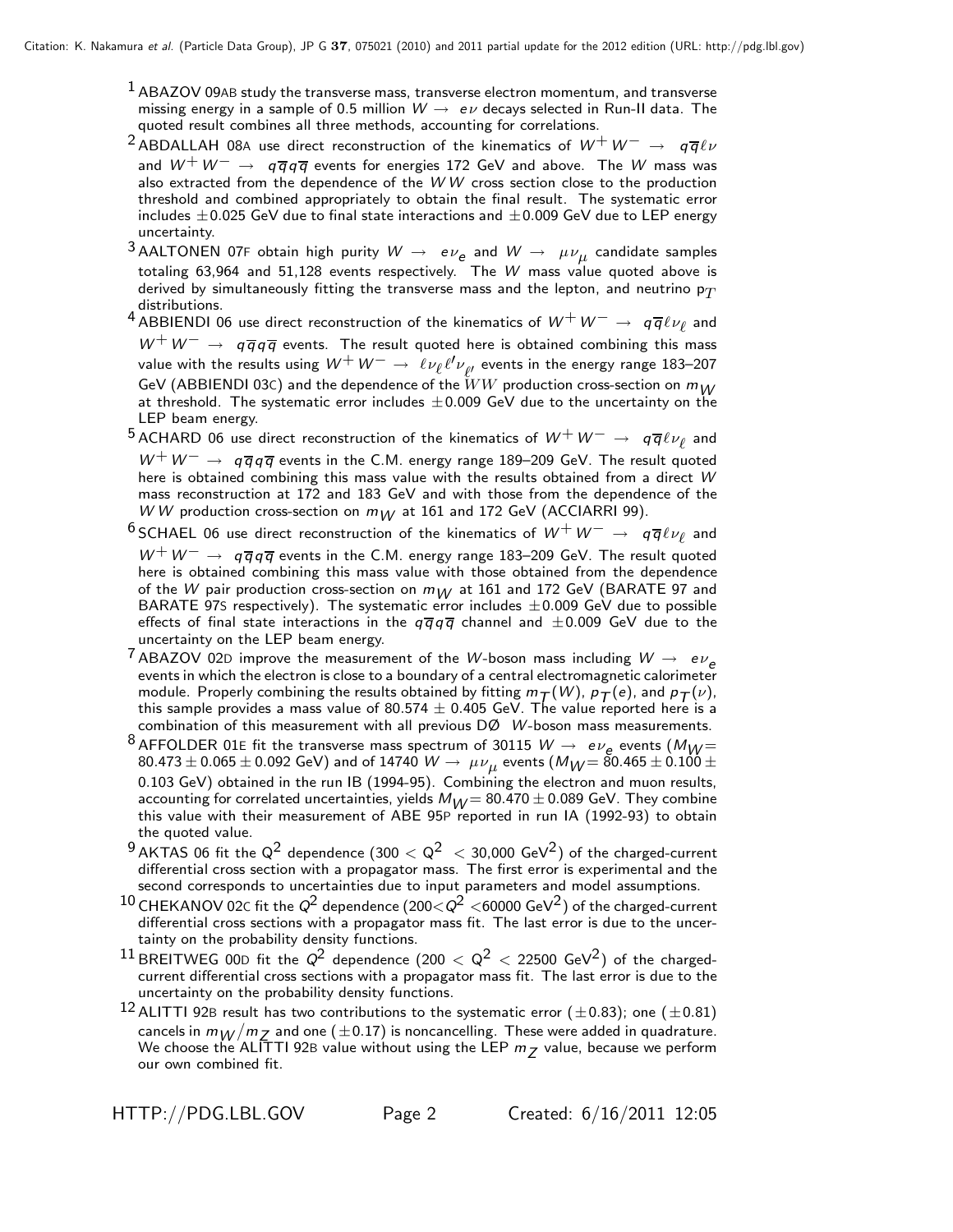$^{13}$  There are two contributions to the systematic error ( $\pm 0.84$ ): one ( $\pm 0.81$ ) which cancels

in  $m_W/m_Z$  and one ( $\pm 0.21$ ) which is non-cancelling. These were added in quadrature.

 $14$  ABE 89I systematic error dominated by the uncertainty in the absolute energy scale.

 $^{15}$  ALBAJAR 89 result is from a total sample of 299  $W \rightarrow e \nu$  events.

 $16$  ALBAJAR 89 result is from a total sample of 67  $W \rightarrow \mu \nu$  events.

<sup>17</sup> ALBAJAR 89 result is from  $W \rightarrow \tau \nu$  events.

# $W/Z$  MASS RATIO

| <i>VALUE</i>                      | EVTS  | DOCUMENT ID |        | TECN    | COMMENT                                   |
|-----------------------------------|-------|-------------|--------|---------|-------------------------------------------|
| $0.8819 \pm 0.0012$ OUR AVERAGE   |       |             |        |         |                                           |
| $0.8821 \pm 0.0011 \pm 0.0008$    | 28323 | $18$ ABBOTT | 98N DO |         | $E_{cm}^{\overline{p}}=1.8$ TeV           |
| $0.88114 \pm 0.00154 \pm 0.00252$ | 5982  | $19$ ABBOTT | 98P D0 |         | $E_{\rm cm}^{\overline{p}}=1.8$ TeV       |
| $0.8813 \pm 0.0036 \pm 0.0019$    | 156   | $20$ ALITTI |        | 92B UA2 | $E_{\rm cm}^{\overline{p}}=630~{\rm GeV}$ |
|                                   |       |             |        |         |                                           |

<sup>18</sup> ABBOTT 98N obtain this from a study of 28323 *W* → *ev*<sub>e</sub> and 3294 *Z* → *e*<sup>+</sup>*e*<sup>−</sup> decays. Of this latter sample, 2179 events are used to calibrate the electron energy scale.

<sup>19</sup> ABBOTT 98P obtain this from a study of 5982  $W \rightarrow e \nu_e$  events. The systematic error includes an uncertainty of  $\pm 0.00175$  due to the electron energy scale.<br><sup>20</sup> Seele error sangels in this ratio.

20 Scale error cancels in this ratio.

# *<sup>m</sup>Z* <sup>−</sup> *<sup>m</sup>W*

| $m_{144} - m_{144}$    |                                                                               |  |      |                                            |  |  |  |
|------------------------|-------------------------------------------------------------------------------|--|------|--------------------------------------------|--|--|--|
| $11.3 \pm 1.3 \pm 0.9$ |                                                                               |  |      | ANSARI 87 UA2 $E_{cm}^{pp} = 546,630$ GeV  |  |  |  |
|                        | • • • We do not use the following data for averages, fits, limits, etc. • • • |  |      |                                            |  |  |  |
| $10.4 \pm 1.4 \pm 0.8$ |                                                                               |  |      | ALBAJAR 89 UA1 $E_{cm}^{pp} = 546,630$ GeV |  |  |  |
| <i>VALUE</i> (GeV)     | DOCUMENT ID                                                                   |  | TECN | COMMENT                                    |  |  |  |
|                        |                                                                               |  |      |                                            |  |  |  |

$$
m_{W^+}-m_{W^-}
$$

Test of *CPT* invariance.

| VALUE (GeV)          | <b>EVTS</b> | DOCUMENT ID | <b>TFCN</b> | COMMENT                                |
|----------------------|-------------|-------------|-------------|----------------------------------------|
| $-0.19 \!\pm\! 0.58$ | 1722        | ABF         |             | 90G CDF $E_{\text{cm}}^{pp}$ = 1.8 TeV |

### *W* WIDTH

The *W* width listed here corresponds to the width parameter in a Breit-Wigner distribution with mass-dependent width. To obtain the world average, common systematic uncertainties between experiments are properly taken into account. The LEP-2 average *W* width based on published results is  $2.196 \pm 0.083$  GeV [CERN-PH-EP/2006-042]. The combined Tevatron data yields an average W width of  $2.046 \pm 0.049$  GeV [FERMILAB-TM-2460-E].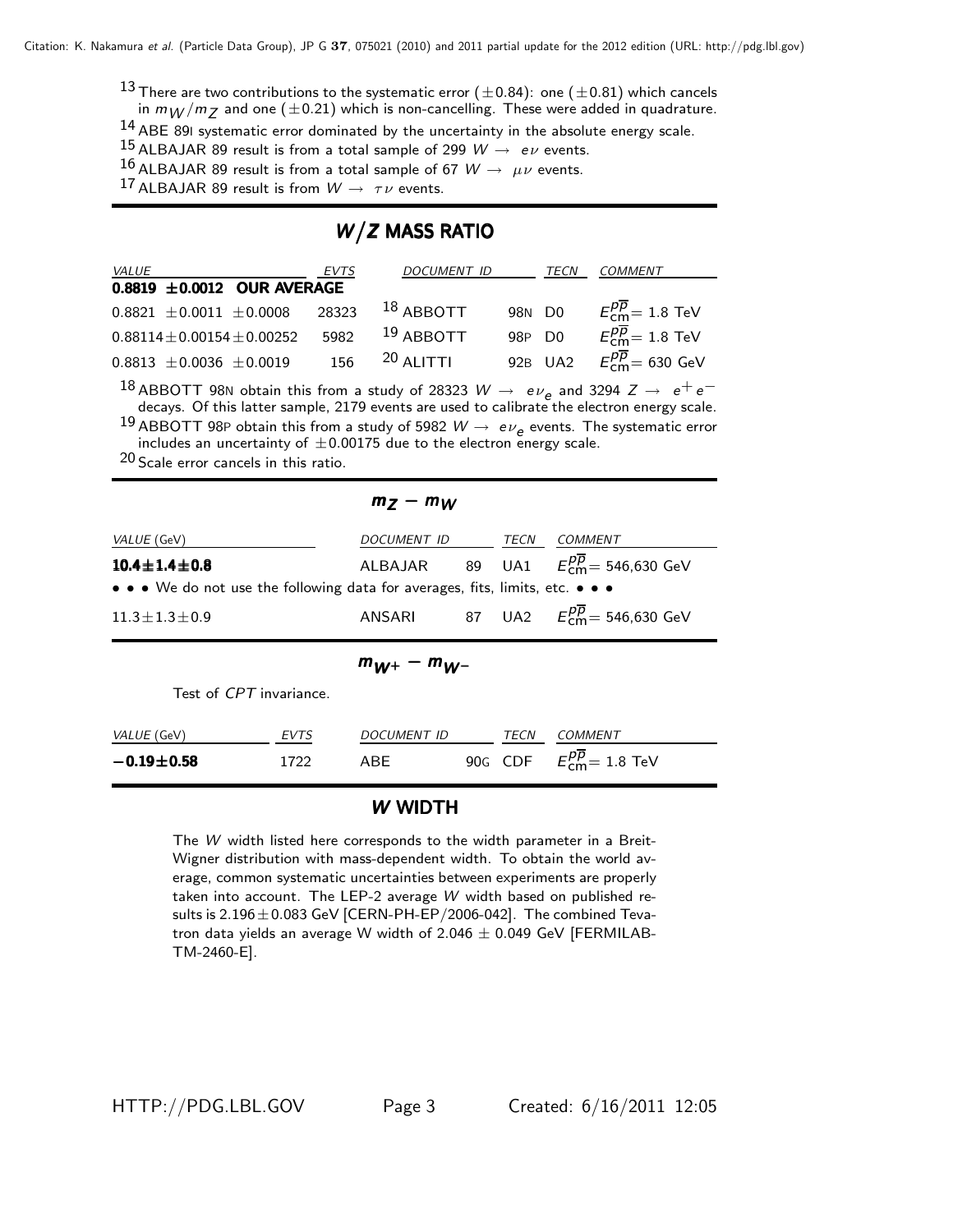OUR FIT uses these average LEP and Tevatron width values and combines them assuming no correlations.

| VALUE (GeV)                                                                                                           | <b>EVTS</b> | <b>DOCUMENT ID</b>               |          | <b>TECN</b> | <b>COMMENT</b>                                      |
|-----------------------------------------------------------------------------------------------------------------------|-------------|----------------------------------|----------|-------------|-----------------------------------------------------|
| $2.085 \pm 0.042$ OUR FIT                                                                                             |             |                                  |          |             |                                                     |
| $2.028 \pm 0.072$                                                                                                     | 5272        | $21$ ABAZOV                      | 09AK DO  |             | $E_{cm}^{p\overline{p}}=1.96$ GeV                   |
| $2.032 \pm 0.045 \pm 0.057$                                                                                           | 6055        | <sup>22</sup> AALTONEN           |          | 08B CDF     | $E_{cm}^{p\overline{p}}=1.96$ TeV                   |
| $2.404 \pm 0.140 \pm 0.101$                                                                                           | 10.3k       | <sup>23</sup> ABDALLAH           | 08A      | <b>DLPH</b> | $E_{cm}^{ee}$ = 183-209 GeV                         |
| $1.996 \pm 0.096 \pm 0.102$                                                                                           | 10729       | <sup>24</sup> ABBIENDI           | 06       | OPAL        | $E_{cm}^{ee}$ = 170–209 GeV                         |
| 2.18 $\pm$ 0.11 $\pm$ 0.09                                                                                            | 9795        | <sup>25</sup> ACHARD             | 06       | L3          | $E_{\text{cm}}^{\text{ee}} = 172 - 209 \text{ GeV}$ |
| 2.14 $\pm$ 0.09 $\pm$ 0.06                                                                                            | 8717        | <sup>26</sup> SCHAEL             | 06       | ALEP        | $E_{\text{cm}}^{\text{ee}} = 183 - 209 \text{ GeV}$ |
| 2.23 $^{+0.15}_{-0.14}$ ±0.10                                                                                         | 294         | <sup>27</sup> ABAZOV             | 02E DO   |             | Direct meas.                                        |
| 2.05 $\pm$ 0.10 $\pm$ 0.08                                                                                            | 662         | <sup>28</sup> AFFOLDER           |          | 00M CDF     | Direct meas.                                        |
| $\bullet \bullet \bullet$ We do not use the following data for averages, fits, limits, etc. $\bullet \bullet \bullet$ |             |                                  |          |             |                                                     |
| $2.152 \pm 0.066$<br>$2.064 \pm 0.060 \pm 0.059$                                                                      | 79176       | <sup>29</sup> ABBOTT<br>$30$ ABE | $00B$ DO | 95w CDF     | <b>Extracted value</b><br><b>Extracted value</b>    |
| 2.10 $\frac{+0.14}{-0.13}$ ±0.09                                                                                      | 3559        | $31$ ALITTI                      | 92       | $U_A2$      | <b>Extracted value</b>                              |
| 2.18 $^{+0.26}_{-0.24}$ ±0.04                                                                                         |             | 32 ALBAJAR                       | 91       | UA1         | <b>Extracted value</b>                              |
| ົາາ                                                                                                                   |             |                                  |          |             |                                                     |

 $^{21}$  ABAZOV 09AK obtain this result fitting the high-end tail (100-200 GeV) of the transverse mass spectrum in  $W \rightarrow e \nu$  decays.

<sup>23</sup> ABDALLAH 08<sup>A</sup> use direct reconstruction of the kinematics of *W*+*W*<sup>−</sup> <sup>→</sup> *q q* ν and *<sup>W</sup>*+*W*<sup>−</sup> <sup>→</sup> *<sup>q</sup> q q q* events. The systematic error includes <sup>±</sup>0.065 GeV due to final state interactions.

24 ABBIENDI 06 use direct reconstruction of the kinematics of  $W^+W^-\rightarrow q\overline{q}\ell\nu_{\ell}$  and *W*+*W*<sup>−</sup> <sup>→</sup> *q q q <sup>q</sup>* events. The systematic error includes <sup>±</sup>0.003 GeV due to the uncertainty on the LEP beam energy.

25 ACHARD 06 use direct reconstruction of the kinematics of  $W^+W^-\rightarrow q\overline{q}\ell\nu_\ell$  and *W*+*W*<sup>−</sup> <sup>→</sup> *q q q <sup>q</sup>* events in the C.M. energy range 189–209 GeV. The result quoted here is obtained combining this value of the width with the result obtained from a direct *W* mass reconstruction at 172 and 183 GeV (ACCIARRI 99).

- 2<sup>6</sup> SCHAEL 06 use direct reconstruction of the kinematics of  $W^+W^-\rightarrow q\overline{q}\ell\nu_\ell$  and *W*+*W*<sup>−</sup> <sup>→</sup> *q q q <sup>q</sup>* events. The systematic error includes <sup>±</sup>0.05 GeV due to possible effects of final state interactions in the  $q\overline{q}q\overline{q}$  channel and  $\pm 0.01$  GeV due to the uncertainty on the LEP beam energy.
- 27 ABAZOV 02<sup>E</sup> obtain this result fitting the high-end tail (90–200 GeV) of the transversemass spectrum in semileptonic  $W \rightarrow e \nu_e$  decays.
- <sup>28</sup> AFFOLDER 00M fit the high transverse mass (100–200 GeV)  $W \rightarrow e \nu_e$  and  $W \rightarrow$  $μν_{μ}$  events to obtain  $Γ(W) = 2.04 ± 0.11$ (stat) ± 0.09(syst) GeV. This is combined with the earlier CDF measurement (ABE 95C) to obtain the quoted result.
- <sup>29</sup> ABBOTT 00B measure  $R = 10.43 \pm 0.27$  for the  $W \to e\nu_e$  decay channel. They use the SM theoretical predictions for  $\sigma(W)/\sigma(Z)$  and  $\Gamma(W \to e\nu_e)$  and the world average the SM theoretical predictions for  $\sigma(W)/\sigma(Z)$  and  $\Gamma(W \to e \nu_e)$  and the world average<br>for B(*Z* → *ee*). The value quoted here is obtained combining this result (2.169 ± 0.070<br>GeV) with that of ABBOTT 99H GeV) with that of ABBOTT 99H.
- 30 ABE 95W measured  $R = 10.90 \pm 0.32 \pm 0.29$ . They use  $m_W = 80.23 \pm 0.18$  GeV,  $\sigma(W)/\sigma(Z) = 3.35 \pm 0.03$ ,  $\Gamma(W \to eV) = 225.9 \pm 0.9$  MeV,  $\Gamma(Z \to e^+e^-) =$ 83.98  $\pm$  0.18 MeV, and  $\Gamma(Z)=2.4969\pm 0.0038$  GeV.

HTTP://PDG.LBL.GOV Page 4 Created: 6/16/2011 12:05

 $22$  AALTONEN 08B obtain this result fitting the high-end tail (90-200 GeV) of the transverse mass spectrum in semileptonic  $W \to e\nu_e$  and  $W \to \mu\nu_\mu$  decays.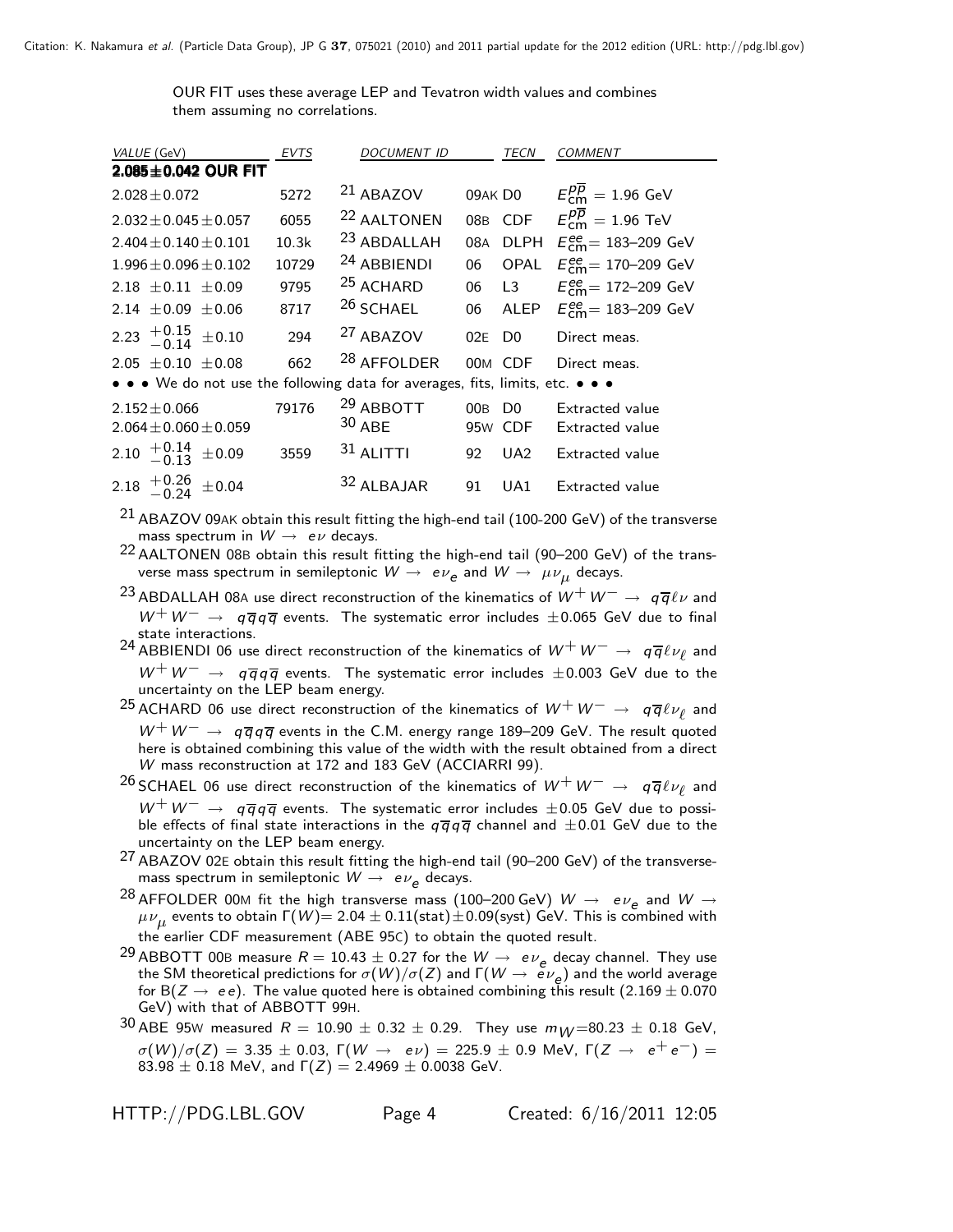$31$  ALITTI 92 measured  $R = 10.4\frac{+0.7}{-0.6} \pm 0.3$ . The values of  $\sigma(Z)$  and  $\sigma(W)$  come from  $O(\alpha_s^2)$  calculations using  $m_W = 80.14 \pm 0.27$  GeV, and  $m_Z = 91.175 \pm 0.021$  GeV  $S_{\rm s}^{2}$ ) calculations using  $m_{\rm W} = 80.14 \pm 0.27$  GeV, and  $m_{\rm Z} = 91.175 \pm 0.021$  GeV<br>g with the corresponding value of  $\sin^2\theta_{\rm DM} = 0.2274$  . They use  $\sigma(W)/\sigma(Z) =$ along with the corresponding value of  $\sin^2\theta_W = 0.2274$ . They use  $\sigma(W)/\sigma(Z) = 3.26 \pm 0.07 \pm 0.05$  and  $\Gamma(Z) = 2.487 \pm 0.010$  GeV.  $3.26 \pm 0.07 \pm 0.05$  and  $\Gamma(Z) = 2.487 \pm 0.010$  GeV.  $^{32}$  ALBAJAR 91 measured  $R = 9.5^{+1.1}_{-1.0}$  (stat. + syst.).  $\sigma(W)/\sigma(Z)$  is calculated in QCD at the parton level using  $m_{1M} = 80.18 \pm 0.28$  GeV and  $m_{7} = 91.172 \pm 0.031$  GeV at the parton level using  $m_{W} = 80.18 \pm 0.28$  GeV and  $m_{Z} = 91.172 \pm 0.031$  GeV

along with  $\sin^2\theta_W = 0.2322 \pm 0.0014$ . They use  $\sigma(W)/\sigma(Z) = 3.23 \pm 0.05$  and  $\Gamma(Z) = 2.498 \pm 0.020$  GeV. This measurement is obtained combining both the electron and  $= 2.498 \pm 0.020$  GeV. This measurement is obtained combining both the electron and muon channels.

# $W^+$  DECAY MODES

*W*<sup>−</sup> modes are charge conjugates of the modes below.

|                       | Mode              | Fraction $(\Gamma_i/\Gamma)$ | Confidence level           |
|-----------------------|-------------------|------------------------------|----------------------------|
| $\Gamma_1$            | $\ell^+ \nu$      | $(10.80 \pm 0.09)$ %<br>lal  |                            |
| $\Gamma_2$            | $e^+$ $\nu$       | $(10.75 \pm 0.13)$ %         |                            |
| $\Gamma_3$            | $\mu^+ \nu$       | $(10.57 \pm 0.15)\%$         |                            |
| $\Gamma_4$            | $\tau^+ \nu$      | $(11.25 \pm 0.20)$ %         |                            |
| $\Gamma_{5}$          | hadrons           | $(67.60 \pm 0.27)\%$         |                            |
| $\Gamma_6$            | $\pi^+$ $\gamma$  | < 8                          | $\times$ 10 $^{-5}$<br>95% |
| $\Gamma_7$            | $D_{s}^{+}\gamma$ | < 1.3                        | $\times$ 10 $^{-3}$<br>95% |
| $\Gamma_8$            | сX                | $(33.4 \pm 2.6) \%$          |                            |
| $\Gamma$ <sub>9</sub> | $c\overline{s}$   | $(31 \t +\tfrac{13}{11})\%$  |                            |
| $\Gamma_{10}$         | invisible         | $(1.4 \pm 2.9) \%$<br>[b]    |                            |

 $[a] \ell$  indicates each type of lepton  $(e, \mu,$  and  $\tau)$ , not sum over them.

[b] This represents the width for the decay of the *W* boson into a charged particle with momentum below detectability,  $p < 200$  MeV.

### *W* PARTIAL WIDTHS

#### Γ  $\Gamma$ (invisible)  $\Gamma_{10}$  $\Gamma$ (invisible)  $\Gamma_{10}$  $\qquad \qquad \textsf{invisible)} \qquad \qquad \Gamma_1$

This represents the width for the decay of the *W* boson into a charged particle with momentum below detectability, p< 200 MeV.

| <i>VALUE</i> (MeV) | <b>DOCUMENT ID</b>                                                                                                    |  | TECN | <i>COMMENT</i>                                                     |  |  |  |  |  |
|--------------------|-----------------------------------------------------------------------------------------------------------------------|--|------|--------------------------------------------------------------------|--|--|--|--|--|
| $30 + 52 + 33$     | 33 BARATE                                                                                                             |  |      | 991 ALEP $E_{\text{cm}}^{\text{ee}} = 161 + 172 + 183 \text{ GeV}$ |  |  |  |  |  |
|                    | $\bullet \bullet \bullet$ We do not use the following data for averages, fits, limits, etc. $\bullet \bullet \bullet$ |  |      |                                                                    |  |  |  |  |  |
|                    | 34 BARATE                                                                                                             |  |      | 99L ALEP $E_{\text{cm}}^{ee} = 161 + 172 + 183 \text{ GeV}$        |  |  |  |  |  |
|                    |                                                                                                                       |  |      |                                                                    |  |  |  |  |  |

<sup>33</sup> BARATE 991 measure this quantity using the dependence of the total cross section  $\sigma_{W\,W}$  upon a change in the total width. The fit is performed to the WW measured  $\sigma_{\text{W W}}$  upon a change in the total width. The fit is performed to the *WW* measured<br>cross sections at 161, 172, and 183 GeV. This partial width is  $<$  139 MeV at 95%CL.<br>PARATE 001 use *W* pair production to search for

<sup>34</sup> BARATE 99<sup>L</sup> use *W*-pair production to search for effectively invisible *W* decays, tagging with the decay of the other *W* boson to Standard Model particles. The partial width for effectively invisible decay is  $<$  27 MeV at 95%CL.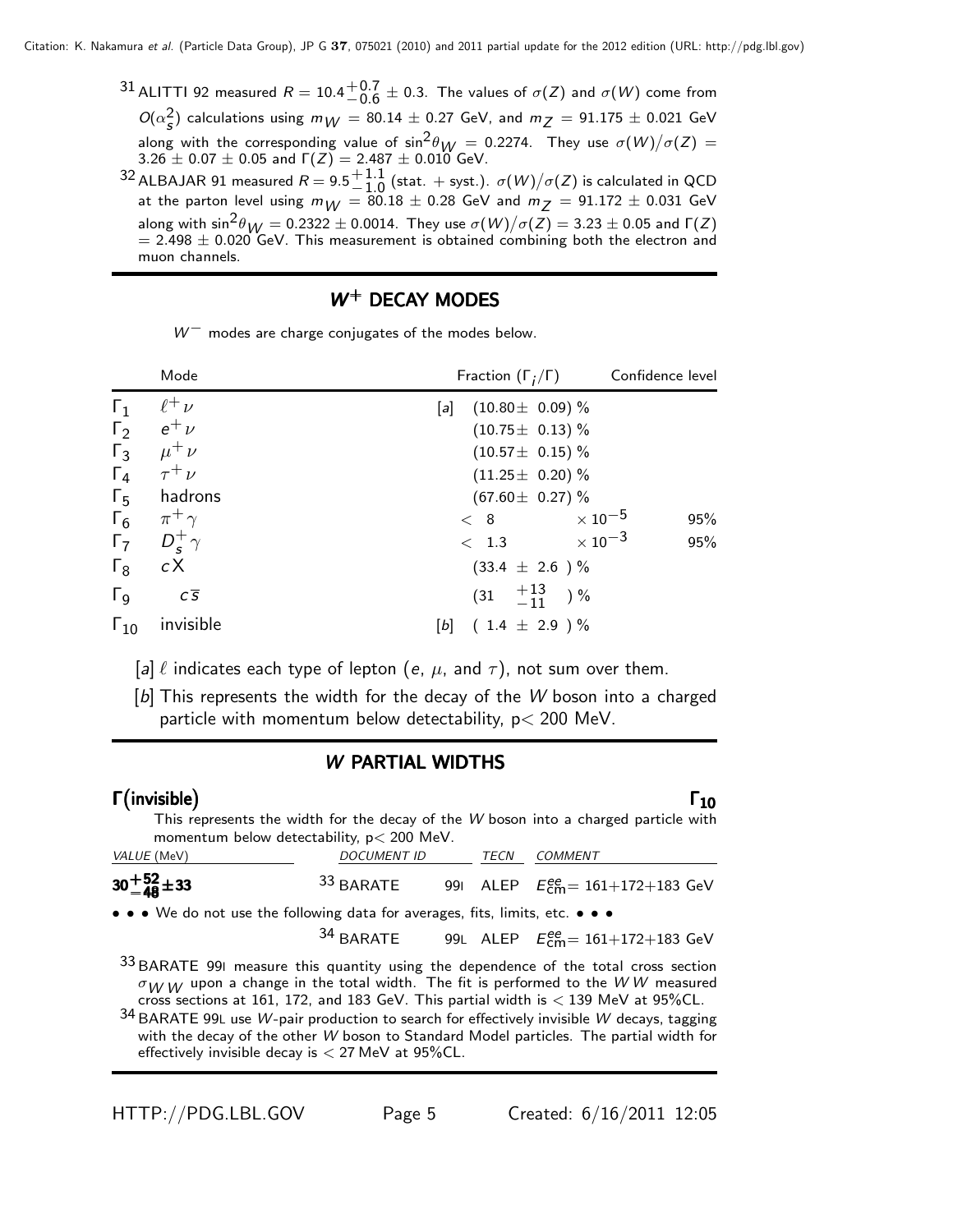# **W BRANCHING RATIOS**

Overall fits are performed to determine the branching ratios of the *W*. LEP averages on  $W \to e \nu_e$ ,  $W \to \mu \nu_\mu$ , and  $W \to \tau \nu_\tau$ , and their correlations are first obtained by combining results from the four experiments taking properly into account the common systematics. The procedure is described in the note LEPEWWG/XSEC/2001-02, 30 March 2001, at http://lepewwg.web.cern.ch/LEPEWWG/lepww/4f/PDG01. The LEP average values so obtained, using published data, are given in the note LEPEWWG/XSEC/2005-01 accessible at http://lepewwg.web.cern.ch/ LEPEWWG/lepww/4f/PDG05/. These results, together with results from the  $p\overline{p}$  colliders are then used in fits to obtain the world average W branching ratios. A first fit determines three individual leptonic branching ratios,  $B(W \to e \nu_e)$ ,  $B(W \to \mu \nu_\mu)$ , and  $B(W \to \tau \nu_\tau)$ . This fit has a  $\chi^2 =$ 4.7 for 10 degrees of freedom. A second fit assumes lepton universality and determines the leptonic branching ratio B( $W \rightarrow \ell \nu_{\ell}$ ) and the hadronic determines the leptonic branching ratio B( $W\to\ \ell\nu_\ell)$  and the hadronic<br>branching ratio is derived as B( $W\to\ {\rm hadrons})=1\hbox{--}3\,{\rm B}(W\to\ \ell\nu).$  This branching ratio is derived as  $B(W \to hadron s) = 1-3 B(W \to \ell \nu)$ . This fit has a  $\chi^2$ =11.3 for 12 degrees of freedom.

The LEP  $W \rightarrow \ell \nu$  data are obtained by the Collaborations using individual leptonic channels and are, therefore, not included in the overall fits to avoid double counting.

Note: The LEP combination including the new OPAL results, ABBI-ENDI 07A, could not be performed in time for this *Review*. Thus, the OUR FIT values quoted below use the previous OPAL results as in ABBI-ENDI,G 00.

#### $\Gamma(\ell^+\nu)/\Gamma_{\rm total}$ /Γ $\Gamma$ total $\Gamma_1/\Gamma$

 $\ell$  indicates average over *e*,  $\mu$ , and  $\tau$  modes, not sum over modes.

| VALUE (units $10^{-2}$ )  | <b>EVTS</b> | <b>DOCUMENT ID</b> |                    | TECN       | <b>COMMENT</b>                          |
|---------------------------|-------------|--------------------|--------------------|------------|-----------------------------------------|
| 10.80±0.09 OUR FIT        |             |                    |                    |            |                                         |
| $10.86 \pm 0.12 \pm 0.08$ | 16438       | <b>ABBIENDI</b>    |                    | 07A OPAL   | $E_{cm}^{ee}$ = 161–209 GeV             |
| $10.85 \pm 0.14 \pm 0.08$ | 13600       | ABDALLAH           |                    |            | 04G DLPH $E_{cm}^{ee} = 161 - 209$ GeV  |
| $10.83 \pm 0.14 \pm 0.10$ | 11246       | <b>ACHARD</b>      | 04J L3             |            | $E_{\text{cm}}^{ee}$ = 161–209 GeV      |
| $10.96 \pm 0.12 \pm 0.05$ | 16116       | <b>SCHAEL</b>      |                    | 04A ALEP   | $E_{cm}^{ee}$ = 183–209 GeV             |
| $11.02 \pm 0.52$          | 11858       | 35 ABBOTT          | 99H D <sub>0</sub> |            | $E_{\text{cm}}^{p\overline{p}}=1.8$ TeV |
| $10.4 \pm 0.8$            | 3642        | $36$ ABF           | 921                | <b>CDF</b> | $E_{\text{cm}}^{p\overline{p}}=1.8$ TeV |
| <u>__</u>                 |             |                    |                    |            |                                         |

 $^{35}$  ABBOTT 99H measure  $R \equiv [\sigma_W \; B(W \to \ell \nu_\ell)]/[\sigma_Z \; B(Z \to \ell \ell)] = 10.90 \pm 0.52$  $^{35}$  ABBOTT 99H measure  $R \equiv [\sigma_W \; B(W \to \; \ell \nu_\ell)] / [\sigma_Z \; B(Z \to \; \ell \ell)] = 10.90 \pm 0.52$  combining electron and muon channels. They use  $M_W = 80.39 \pm 0.06$  GeV and the combining electron and muon channels. They use  $M_W = 80.39 \pm 0.06$  GeV and the<br>SM theoretical predictions for  $\sigma(W)/\sigma(Z)$  and  $B(Z \to \ell\ell)$ .

 $\frac{36}{1216} \pm 38\frac{+27}{-31}$  *W*  $\rightarrow \mu\nu$  events from ABE 92I and 2426*W*  $\rightarrow e\nu$  events of ABE 91C. ABE 92I give the inverse quantity as  $9.6 \pm 0.7$  and we have inverted.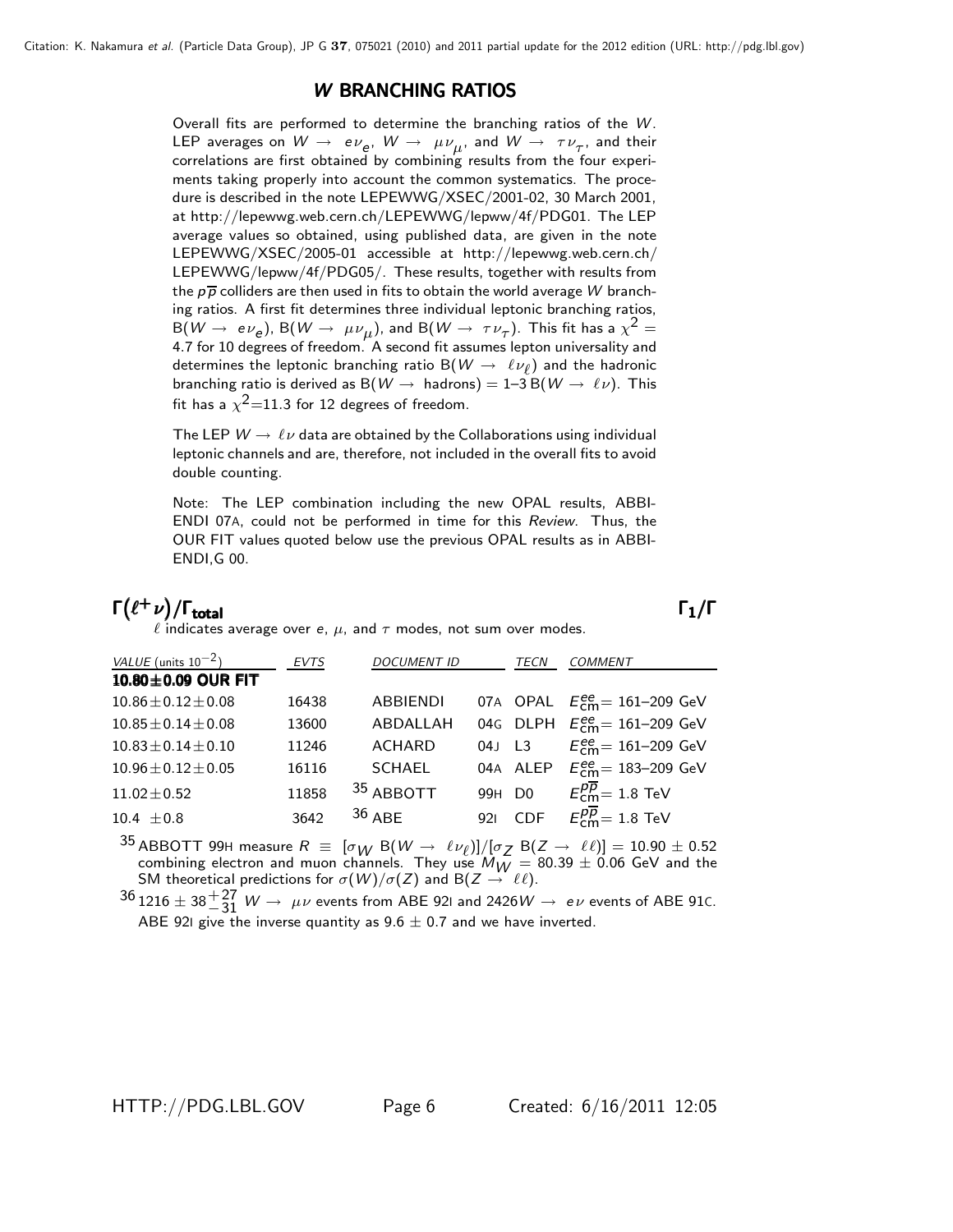| $\Gamma(e^+\nu)/\Gamma_{\rm total}$          |             |                    |      | $\Gamma_2/\Gamma$                                                                                                                                                                                                                  |
|----------------------------------------------|-------------|--------------------|------|------------------------------------------------------------------------------------------------------------------------------------------------------------------------------------------------------------------------------------|
| VALUE (units $10^{-2}$ )                     | <b>EVTS</b> | <b>DOCUMENT ID</b> | TECN | <b>COMMENT</b>                                                                                                                                                                                                                     |
| 10.75±0.13 OUR FIT                           |             |                    |      |                                                                                                                                                                                                                                    |
| $10.71 \pm 0.25 \pm 0.11$                    | 2374        | <b>ABBIENDI</b>    |      | 07A OPAL $E_{cm}^{ee} = 161 - 209$ GeV                                                                                                                                                                                             |
| $10.55 \pm 0.31 \pm 0.14$                    | 1804        | ABDALLAH           |      | 04G DLPH $E_{cm}^{ee} = 161 - 209$ GeV                                                                                                                                                                                             |
| $10.78 \pm 0.29 \pm 0.13$                    | 1576        | <b>ACHARD</b>      |      | 04J L3 $E_{cm}^{ee} = 161-209$ GeV                                                                                                                                                                                                 |
| $10.78 \pm 0.27 \pm 0.10$                    | 2142        | <b>SCHAEL</b>      |      | 04A ALEP $E_{cm}^{ee} = 183 - 209$ GeV                                                                                                                                                                                             |
| $\mathbf{M}$ is the contract of $\mathbf{M}$ |             |                    |      | $\mathcal{L}$ . The contract of the contract of the contract of the contract of the contract of the contract of the contract of the contract of the contract of the contract of the contract of the contract of the contract of th |

 $\bullet\,\bullet\,\bullet$  We do not use the following data for averages, fits, limits, etc.  $\bullet\,\bullet\,\bullet$ 

 $10.61 \pm 0.28$   $37$  ABAZOV 04D TEVA  $E_{\text{cm}}^{p\overline{p}} = 1.8$  TeV

37 ABAZOV 04D take into account all correlations to properly combine the CDF (ABE 95W) and DØ (ABBOTT 00B) measurements of the ratio R in the electron channel. The ratio R is defined as  $[\sigma_W \cdot B(W \to e \nu_e)] / [\sigma_Z \cdot B(Z \to ee)]$ . The combination gives R<sup>1 evatron</sup> = 10.59  $\pm$  0.23.  $\sigma_W$  /  $\sigma_Z$  is calculated at next–to–next–to–leading<br>order (3.360  $\pm$  0.051). The branching fraction B(*Z*  $\rightarrow$  ee) is taken from this *Review*<br>as (3.363 + 0.004)% as  $(3.363 \pm 0.004)\%$ .

#### $\Gamma(\mu^+ \nu)/\Gamma_{\text{total}}$  Γ<sub>3</sub>/Γ  $\Gamma$ <sub>total</sub>Γ<sub>3</sub>/Γ

| VALUE (units $10^{-2}$ )               | <b>EVTS</b> | DOCUMENT ID        |        | TECN     | <b>COMMENT</b>                                      |
|----------------------------------------|-------------|--------------------|--------|----------|-----------------------------------------------------|
| $10.57 \pm 0.15$ OUR FIT               |             |                    |        |          |                                                     |
| $10.78 + 0.24 + 0.10$                  | 2397        | <b>ABBIENDI</b>    |        | 07A OPAL | $E_{cm}^{ee}$ = 161–209 GeV                         |
| $10.65 + 0.26 + 0.08$                  | 1998        | ABDALLAH           |        | 04G DLPH | $E_{cm}^{ee} = 161 - 209$ GeV                       |
| $10.03 \pm 0.29 \pm 0.12$              | 1423        | ACHARD             | 04J L3 |          | $E_{cm}^{ee} = 161 - 209$ GeV                       |
| $10.87 \pm 0.25 \pm 0.08$              | 2216        | <b>SCHAEL</b>      |        | 04A ALEP | $E_{cm}^{ee} = 183 - 209$ GeV                       |
| $\Gamma(\tau^+\nu)/\Gamma_{\rm total}$ |             |                    |        |          | $\Gamma_4/\Gamma$                                   |
|                                        |             |                    |        |          |                                                     |
| VALUE (units $10^{-2}$ )               | EVTS        | <b>DOCUMENT ID</b> |        | TECN     | <b>COMMENT</b>                                      |
| 11.25±0.20 OUR FIT                     |             |                    |        |          |                                                     |
| $11.14 + 0.31 + 0.17$                  | 2177        | <b>ABBIENDI</b>    |        | 07A OPAL | $E_{\text{cm}}^{\text{ee}} = 161 - 209 \text{ GeV}$ |
| $11.46 \pm 0.39 \pm 0.19$              | 2034        | ABDALLAH           |        | 04G DLPH | $E_{\text{cm}}^{\text{ee}} = 161 - 209 \text{ GeV}$ |
| $11.89 + 0.40 + 0.20$                  | 1375        | ACHARD             | 04J L3 |          | $E_{cm}^{ee} = 161 - 209$ GeV                       |

# Γ (hadrons) / Γ<sub>total</sub> Γενικό του Καταστικό Καταστικό Καταστικό Καταστικό Καταστικό Καταστικό Καταστικό Καταστικό<br>Γενικό Καταστικό Καταστικό Καταστικό Καταστικό Καταστικό Καταστικό Καταστικό Καταστικό Καταστικό Καταστικό

 $\Gamma_5/\Gamma$ 

OUR FIT value is obtained by a fit to the lepton branching ratio data assuming lepton universality.

| VALUE (units $10^{-2}$ )  | <b>EVTS</b> | <b>DOCUMENT ID</b> |        | TECN | <b>COMMENT</b>                         |
|---------------------------|-------------|--------------------|--------|------|----------------------------------------|
| $67.60 \pm 0.27$ OUR FIT  |             |                    |        |      |                                        |
| $67.41 \pm 0.37 \pm 0.23$ | 16438       | ABBIENDI           |        |      | 07A OPAL $E_{cm}^{ee} = 161 - 209$ GeV |
| $67.45 \pm 0.41 \pm 0.24$ | 13600       | ABDALLAH           |        |      | 04G DLPH $E_{cm}^{ee} = 161-209$ GeV   |
| $67.50 \pm 0.42 \pm 0.30$ | 11246       | ACHARD             | 04J L3 |      | $E_{cm}^{ee} = 161 - 209$ GeV          |
| $67.13 \pm 0.37 \pm 0.15$ | 16116       | SCHAEL             |        |      | 04A ALEP $E_{cm}^{ee} = 183 - 209$ GeV |

HTTP://PDG.LBL.GOV Page 7 Created: 6/16/2011 12:05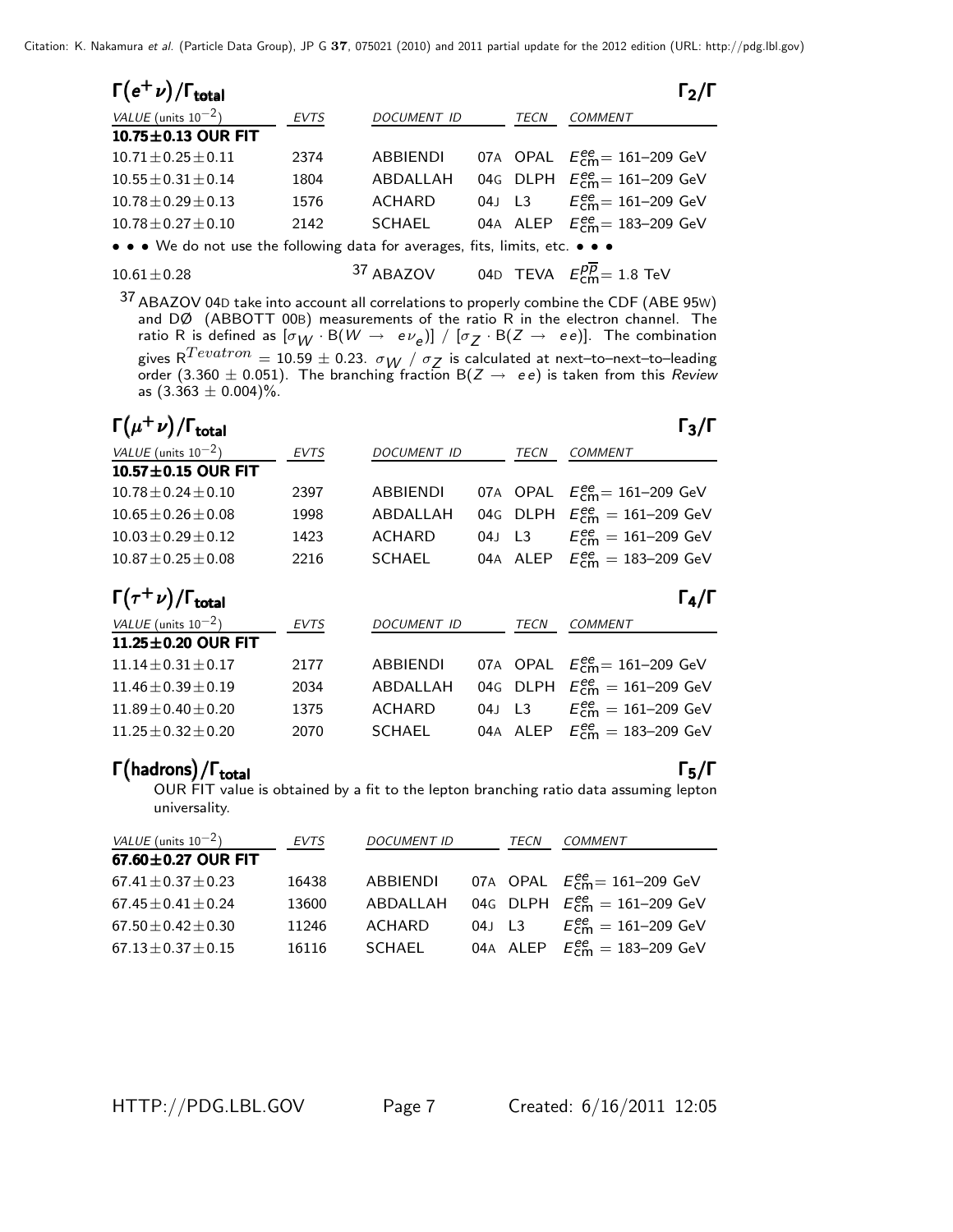| $\Gamma(\mu^+\nu)/\Gamma(e^+\nu)$                                             |             |                    |         | $\Gamma_3/\Gamma_2$                                       |
|-------------------------------------------------------------------------------|-------------|--------------------|---------|-----------------------------------------------------------|
| VALUE                                                                         | <b>EVTS</b> | <b>DOCUMENT ID</b> | TECN    | <b>COMMENT</b>                                            |
| $0.983 \pm 0.018$ OUR FIT                                                     |             |                    |         |                                                           |
| $0.89 \pm 0.10$                                                               | 13k         | 38 ABACHI          |         | 95D D0 $E_{cm}^{\overline{pp}} = 1.8 \text{ TeV}$         |
| $1.02 \pm 0.08$                                                               | 1216        | $39$ ABF           |         | 921 CDF $E_{\text{cm}}^{p\overline{p}} = 1.8 \text{ TeV}$ |
| $1.00 \pm 0.14 \pm 0.08$                                                      | 67          | ALBAJAR            |         | 89 UA1 $E_{cm}^{p\overline{p}} = 546,630 \text{ GeV}$     |
| • • • We do not use the following data for averages, fits, limits, etc. • • • |             |                    |         |                                                           |
| 1.24 $^{+0.6}_{-0.4}$                                                         | 14          | ARNISON            | 84D UA1 | Repl. by ALBAJAR 89                                       |

<sup>38</sup> ABACHI 95D obtain this result from the measured  $σ$ <sub>*W*</sub> B(*W*  $\rightarrow$   $μν$ )= 2.09  $\pm$  0.23  $\pm$  0.11 nb and  $σ$ <sub>*W*</sub> B(*W*  $\rightarrow$   $eν$ )= 2.36  $\pm$  0.07  $\pm$  0.13 nb in which the first error is the 0.11 nb and  $\sigma_W B(W \to e\nu) = 2.36 \pm 0.07 \pm 0.13$  nb in which the first error is the combined statistical and systematic uncertainty, the second reflects the uncertainty in the luminosity.

<sup>39</sup> ABE 92I obtain  $σ$ <sub>*W*</sub> B(*W* → *μν*)= 2.21 ± 0.07 ± 0.21 and combine with ABE 91C  $σ$ <sub>*W*</sub> B((*W* → *eν*)) to give a ratio of the couplings from which we derive this measurement.

| $\Gamma(\tau^+\nu)/\Gamma(e^+\nu)$                                                                                    |             |               |    |             | $\Gamma_4/\Gamma_2$                                          |
|-----------------------------------------------------------------------------------------------------------------------|-------------|---------------|----|-------------|--------------------------------------------------------------|
| VALUE                                                                                                                 | <b>EVTS</b> | DOCUMENT ID   |    | <b>TECN</b> | <b>COMMENT</b>                                               |
| $1.046 \pm 0.023$ OUR FIT                                                                                             |             |               |    |             |                                                              |
| $0.961 \pm 0.061$                                                                                                     | 980         | 40 ABBOTT     |    |             | 00D D0 $E_{\text{cm}}^{p\overline{p}} = 1.8 \text{ TeV}$     |
| $0.94 \pm 0.14$                                                                                                       | 179         | $41$ ABE      |    |             | 92E CDF $E_{cm}^{\overline{p}}=1.8$ TeV                      |
| $1.04 \pm 0.08 \pm 0.08$                                                                                              | 754         | $42$ ALITTI   |    |             | 92F UA2 $E_{\text{cm}}^{p\overline{p}} = 630 \text{ GeV}$    |
| $1.02 \pm 0.20 \pm 0.12$                                                                                              | 32          | ALBAJAR       |    |             | 89 UA1 $E_{\text{cm}}^{p\overline{p}} = 546,630 \text{ GeV}$ |
| $\bullet \bullet \bullet$ We do not use the following data for averages, fits, limits, etc. $\bullet \bullet \bullet$ |             |               |    |             |                                                              |
| $0.995 \pm 0.112 \pm 0.083$                                                                                           | 198         | <b>ALITTI</b> |    | 91C UA2     | Repl. by ALITTI 92F                                          |
| $1.02 \pm 0.20 \pm 0.10$                                                                                              | 32          | ALBAJAR       | 87 | UA1         | Repl. by ALBAJAR 89                                          |
| $\Lambda$ $\cap$                                                                                                      |             |               |    |             |                                                              |

<sup>40</sup> ABBOTT 00D measure  $\sigma_W \times B(W \to \tau \nu_\tau) = 2.22 \pm 0.09 \pm 0.10 \pm 0.10$  nb. Using the ABBOTT 00B result  $\sigma_W \times B(W \to e \nu_e) = 2.31 \pm 0.01 \pm 0.05 \pm 0.10$  nb, they quote ABBOTT 00B result  $\sigma_W \times B(W \to e\nu_e) = 2.31 \pm 0.01 \pm 0.05 \pm 0.10$  nb, they quote the ratio of the couplings from which we derive this measurement.

41 ABE 92E use two procedures for selecting  $W \to \tau \nu_{\tau}$  events. The missing  $E_{\tau}$  trigger leads to 132  $\pm$  14  $\pm$  8 events and the  $\tau$  trigger to 47  $\pm$  9  $\pm$  4 events. Proper statistical and systematic correlati systematic correlations are taken into account to arrive at  $\sigma B(W \to \tau \nu)=2.05 \pm 0.27$ <br>nb. Combined with ARE 916 result on  $\sigma B(W \to e \nu)$ . ARE 925 quote a ratio of the nb. Combined with ABE 91C result on  $\sigma B(W \to e\nu)$ , ABE 92E quote a ratio of the couplings from which we derive this measurement couplings from which we derive this measurement.

42 This measurement is derived by us from the ratio of the couplings of ALITTI 92F.

| $\Gamma(\pi^+\gamma)/\Gamma(e^+\nu)$ |        |                       |      | $\Gamma_6/\Gamma_2$                                           |
|--------------------------------------|--------|-----------------------|------|---------------------------------------------------------------|
| VALUE                                | $CL\%$ | DOCUMENT ID           | TECN | <b>COMMENT</b>                                                |
| $< 7 \times 10^{-4}$                 | 95     | ABE                   |      | 98H CDF $E_{\text{cm}}^{pp} = 1.8 \text{ TeV}$                |
| $< 4.9 \times 10^{-3}$               | 95     | <sup>43</sup> ALITTI  |      | 92D UA2 $E_{cm}^{p\overline{p}} = 630$ GeV                    |
| $<$ 58 $\times$ 10 $^{-3}$           | 95     | <sup>44</sup> ALBAJAR |      | 90 UA1 $E_{\text{cm}}^{p\overline{p}} = 546, 630 \text{ GeV}$ |
| $\sim$                               |        |                       |      |                                                               |

 $^{43}_{12}$  ALITTI 92D limit is 3.8 × 10<sup>-3</sup> at 90%CL.

<sup>44</sup> ALBAJAR 90 obtain < <sup>0</sup>.048 at 90%CL.

| $\Gamma(D_s^+\gamma)/\Gamma(e^+\nu)$ |        |             |      |                                        | $\Gamma_7/\Gamma_2$ |
|--------------------------------------|--------|-------------|------|----------------------------------------|---------------------|
| <i>VALUE</i>                         | $CL\%$ | DOCUMENT ID | TECN | COMMENT                                |                     |
| ${<}1.2 \times 10^{-2}$              | 95     | ABF         |      | 98P CDF $E_{\text{cm}}^{pp}$ = 1.8 TeV |                     |

/Γ*e*<sup>+</sup> <sup>ν</sup>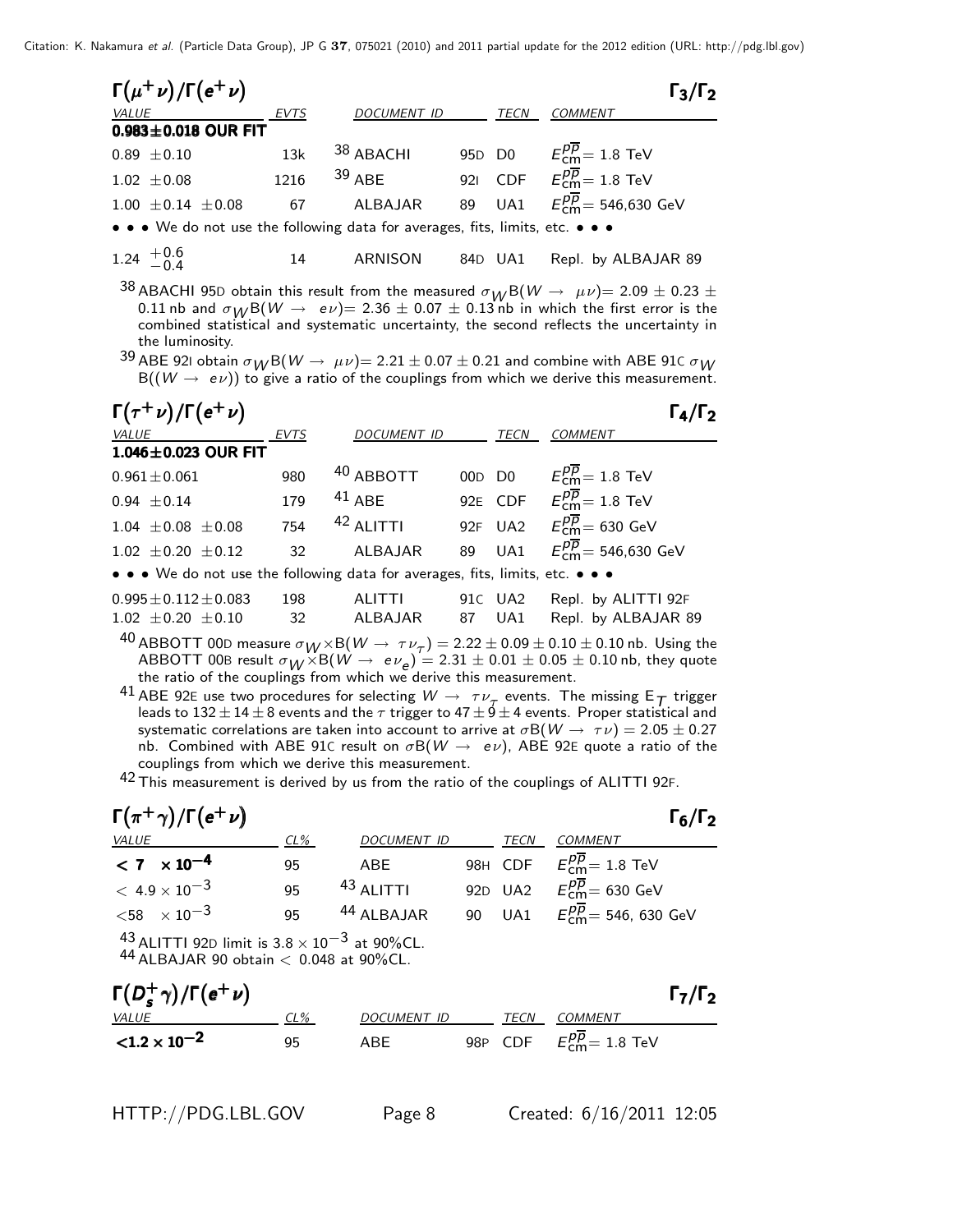| $\Gamma(cX)/\Gamma(hadrons)$ |      |                        |      | $\Gamma_8/\Gamma_5$                    |
|------------------------------|------|------------------------|------|----------------------------------------|
| <i>VALUE</i>                 | EVTS | DOCUMENT ID            | TECN | COMMENT                                |
| 0.49 $\pm$ 0.04 OUR AVERAGE  |      |                        |      |                                        |
| $0.481 \pm 0.042 \pm 0.032$  | 3005 | <sup>45</sup> ABBIENDI |      | 00V OPAL $E_{cm}^{ee} = 183 + 189$ GeV |
| $0.51 \pm 0.05 \pm 0.03$     | 746  | $46$ BARATE            |      | 99M ALEP $E_{cm}^{ee} = 172 + 183$ GeV |
| $\overline{a}$               |      |                        |      |                                        |

 $^{45}$  ABBIENDI 00 $\vee$  tag  $W \rightarrow cX$  decays using measured jet properties, lifetime information, and leptons produced in charm decays. From this result, and using the additional measurements of  $\Gamma(W)$  and  $\Gamma(W \to \text{hadrons})$ ,  $|V_{cs}|$  is determined to be 0.969  $\pm$  0.045  $\pm$  0.036.

 $0.969 \pm 0.045 \pm 0.036$ .<br>46 BARATE 99M tag *c* jets using a neural network algorithm. From this measurement  $|V_{cs}|$  is determined to be 1.00  $\pm$  0.11  $\pm$  0.07. is determined to be  $1.00 \pm 0.11 \pm 0.07$ .

| $R_{cs} = \Gamma(c\overline{s})/\Gamma(hadrons)$ |                     |      | $\Gamma_9/\Gamma_5$                                          |
|--------------------------------------------------|---------------------|------|--------------------------------------------------------------|
| <b>VALUE</b>                                     | DOCUMENT ID         | TECN | COMMENT                                                      |
| $0.46 + 0.18 \pm 0.07$                           | <sup>47</sup> ABREU |      | 98N DLPH $E_{\text{cm}}^{\text{ee}} = 161 + 172 \text{ GeV}$ |
| 17                                               |                     |      |                                                              |

47 ABREU 98N tag *c* and *s* jets by identifying a charged kaon as the highest momentum<br>particle in a hadronic jet. They also use a lifetime tag to independently identify a *c* jet particle in a hadronic jet. They also use a lifetime tag to independently identify a *c* jet, based on the impact parameter distribution of charged particles in a jet. From this measurement  $|V_{CS}|$  is determined to be  $0.94 \frac{+0.32}{-0.26} \pm 0.13$ .

# AVERAGE PARTICLE MULTIPLICITIES IN HADRONIC PARTICLE MULTIPLICITIES IN HADRONIC *W* DECAY

Summed over particle and antiparticle, when appropriate.

$$
\langle N_{\pi^\pm} \rangle
$$

| <b>VALUE</b>             | <i>DOCUMENT ID</i>    | TECN | COMMENT                                       |  |
|--------------------------|-----------------------|------|-----------------------------------------------|--|
| $15.70 \pm 0.35$         | <sup>48</sup> ABREU,P |      | 00F DLPH $E_{\rm cm}^{\rm ee}\!=189\,\rm GeV$ |  |
| $\overline{\phantom{a}}$ |                       |      |                                               |  |

<sup>48</sup> ABREU,P 00F measure  $\langle N_{\pi^{\pm}} \rangle = 31.65 \pm 0.48 \pm 0.76$  and  $15.51 \pm 0.38 \pm 0.40$  in the fully hadronic and semileptonic final states respectively. The value quoted is a weighted fully hadronic and semileptonic final states respectively. The value quoted is a weighted average without assuming any correlations.

#### $\overline{\mathcal{L}}$ ''K±<br>Al*ue*  $(M_{\odot})$ ±  $\overline{\phantom{0}}$

| <i>VALUE</i>    | DOCUMENT ID           | TECN | <i>COMMENT</i>                                 |  |
|-----------------|-----------------------|------|------------------------------------------------|--|
| $2.20 \pm 0.19$ | <sup>49</sup> ABREU.P |      | 00F DLPH $E_{\text{cm}}^{\text{ee}}$ = 189 GeV |  |
| $\sim$          |                       |      |                                                |  |

49 ABREU,P 00F measure  $\langle N_{K\pm} \rangle = 4.38 \pm 0.42 \pm 0.12$  and  $2.23 \pm 0.32 \pm 0.17$  in the *NBNE0, The measure*  $\langle N_K \pm \rangle = 7.56 \pm 0.12 \pm 0.12$  and  $2.25 \pm 0.52 \pm 0.11$  in the fully hadronic and semileptonic final states respectively. The value quoted is a weighted average without assuming any correlations.

| N<br>ı<br>Ξ | D  |
|-------------|----|
| VД          | ,, |

| VALUE             | DOCUMENT ID  |  | <b>TECN COMMENT</b>                            |  |
|-------------------|--------------|--|------------------------------------------------|--|
| $0.92\!\pm\!0.14$ | $50$ ABREU.P |  | 00F DLPH $E_{\text{cm}}^{\text{ee}}$ = 189 GeV |  |
| $ \sim$           |              |  |                                                |  |

50 ABREU,P 00F measure  $\langle N_p \rangle = 1.82 \pm 0.29 \pm 0.16$  and 0.94  $\pm$  0.23  $\pm$  0.06 in the  $N = N = N$  and  $N = N = N$  and  $N = N = N$  and  $N = N = N$  and  $N = N = N$ . The value quoted is a weighted average without assuming any correlations.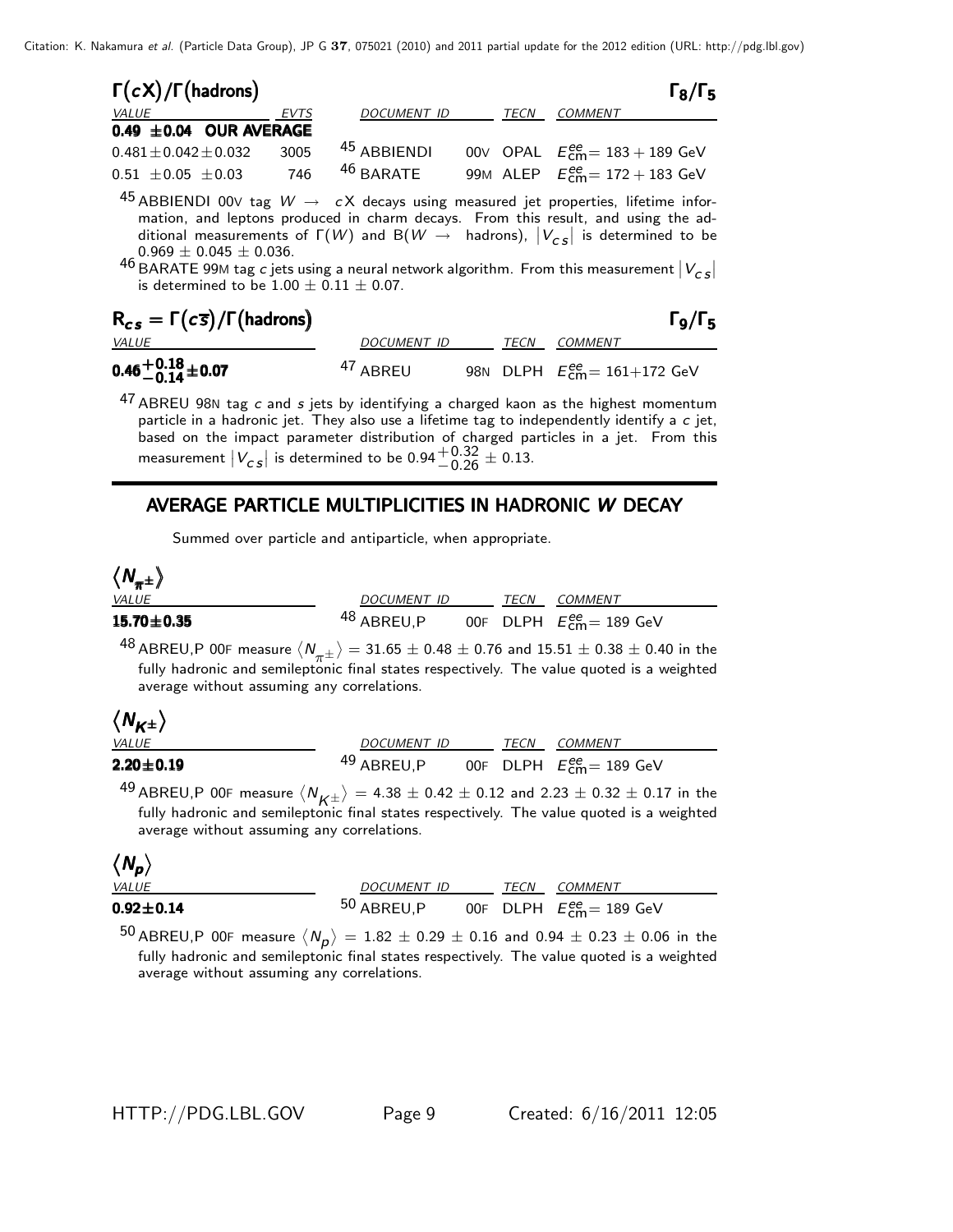| $\langle N_{\rm charged} \rangle$ |                     |      |                                         |
|-----------------------------------|---------------------|------|-----------------------------------------|
| VALUE                             | DOCUMENT ID         | TECN | COMMENT                                 |
| 19.39±0.08 OUR AVERAGE            |                     |      |                                         |
| $19.38 \pm 0.05 \pm 0.08$         | $51$ ABBIENDI       |      | 06A OPAL $E_{cm}^{ee}$ = 189-209 GeV    |
| $19.44 \pm 0.17$                  | 52 ABREU.P          |      | 00F DLPH $E_{cm}^{ee} = 183 + 189$ GeV  |
| 19.3 $\pm$ 0.3 $\pm$ 0.3          | 53 ABBIENDI         |      | 99N OPAL $E_{\text{cm}}^{ee}$ = 183 GeV |
| $19.23 \pm 0.74$                  | <sup>54</sup> ABREU |      | 98C DLPH $E_{\text{cm}}^{ee}$ = 172 GeV |
| <b>F1</b>                         |                     |      |                                         |

 $^{51}$  ABBIENDI 06A measure  $\langle N_{\text{charge}} \rangle = 38.74 \pm 0.12 \pm 0.26$  when both *W* bosons decay hadronically and  $\langle N_{\text{charged}} \rangle = 19.39 \pm 0.11 \pm 0.09$  when one *W* boson decays semileptonically. The value quoted here is obtained under the assumption that there is no color reconnection between *W* bosons; the value is a weighted average taking into account correlations in the systematic uncertainties.

52 ABREU,P 00F measure  $\langle N_{\text{charged}} \rangle = 39.12 \pm 0.33 \pm 0.36$  and  $38.11 \pm 0.57 \pm 0.44$ in the fully hadronic final states at 189 and 183 GeV respectively, and  $\langle N_{\text{charged}} \rangle =$ <br>19.40  $\pm$  0.21  $\pm$  0.27 and 19.78  $\pm$  0.40  $\pm$  0.42 in the comilentario final states. The value  $19.49 \pm 0.31 \pm 0.27$  and  $19.78 \pm 0.49 \pm 0.43$  in the semileptonic final states. The value quoted is a weighted average without assuming any correlations.

53 ABBIENDI 99N use the final states  $W^+W^-\rightarrow q\overline{q}\ell\overline{\nu}_\ell$  to derive this value.

<sup>54</sup> ABREU 98<sup>C</sup> combine results from both the fully hadronic as well semileptonic *W W* final states after demonstrating that the *W* decay charged multiplicity is independent of the topology within errors.

# TRIPLE GAUGE COUPLINGS (TGC'S)

A REVIEW GOES HERE – Check our WWW List of Reviews

*gZ* 1*gZ*1

OUR FIT below is obtained by combining the measurements taking into account properly the common systematic errors (see LEPEWWG/TGC/2005-01 at http://lepewwg.web.cern.ch/LEPEWWG/lepww/tgc).

| VALUE                                                                         | <b>EVTS</b> | <b>DOCUMENT ID</b>     |        | TECN           | <b>COMMENT</b>                                             |
|-------------------------------------------------------------------------------|-------------|------------------------|--------|----------------|------------------------------------------------------------|
| 0.984 $^{+0.022}_{-0.019}$ OUR FIT                                            |             |                        |        |                |                                                            |
| $0.975 + 0.033$                                                               | 7872        | 55 ABDALLAH            |        |                | 10 DLPH $E_{\text{cm}}^{ee}$ = 189-209 GeV                 |
| $1.001 \pm 0.027 \pm 0.013$                                                   | 9310        | <sup>56</sup> SCHAEL   |        |                | 05A ALEP $E_{\text{cm}}^{\text{ee}} = 183-209 \text{ GeV}$ |
| $0.987 + 0.034$<br>-0.033                                                     | 9800        | 57 ABBIENDI            |        |                | 04D OPAL $E_{\text{cm}}^{ee} = 183 - 209 \text{ GeV}$      |
| $0.966 + 0.034 + 0.015$                                                       | 8325        | 58 ACHARD              | 04D L3 |                | $E_{\text{cm}}^{\text{ee}}$ = 161–209 GeV                  |
| • • • We do not use the following data for averages, fits, limits, etc. • • • |             |                        |        |                |                                                            |
|                                                                               | 34          | 59 ABAZOV              | 11     | D <sub>0</sub> | $E^{pp}_{cm} = 1.96$ TeV                                   |
|                                                                               | 334         | <sup>60</sup> AALTONEN |        |                | 10K CDF $E_{\text{cm}}^{pp} = 1.96 \text{ TeV}$            |
| $1.04 \pm 0.09$                                                               |             | $61$ ABAZOV            |        |                | 09AD D0 $E_{\text{cm}}^{p\overline{p}} = 1.96 \text{ TeV}$ |
|                                                                               |             | <sup>62</sup> ABAZOV   |        |                | 09AJ D0 $E_{\text{cm}}^{p\overline{p}} = 1.96 \text{ TeV}$ |
| $1.07 \begin{array}{c} +0.08 \\ -0.12 \end{array}$                            | 1880        | <sup>63</sup> ABDALLAH | 08C    | DLPH           | Superseded by ABDAL-<br>$\mathsf{L}$ AH 10                 |
|                                                                               | 13          | 64 ABAZOV              | 07Z    | D <sub>0</sub> | $E_{cm}^{p\overline{p}}=1.96$ TeV                          |
|                                                                               | 2.3         | <sup>65</sup> ABAZOV   | 05s    | D <sub>0</sub> | $E_{cm}^{p\overline{p}}=1.96$ TeV                          |
| $0.98 \pm 0.07 \pm 0.01$                                                      | 2114        | <sup>66</sup> ABREU    | 011    |                | DLPH $E_{\text{cm}}^{ee}$ = 183+189 GeV                    |
|                                                                               | 331         | <sup>67</sup> ABBOTT   | 991    | D <sub>0</sub> | $E_{cm}^{pp}$ = 1.8 TeV                                    |
| HTTP://PDG.LBL.GOV                                                            |             | Page 10                |        |                | Created: 6/16/2011 12:05                                   |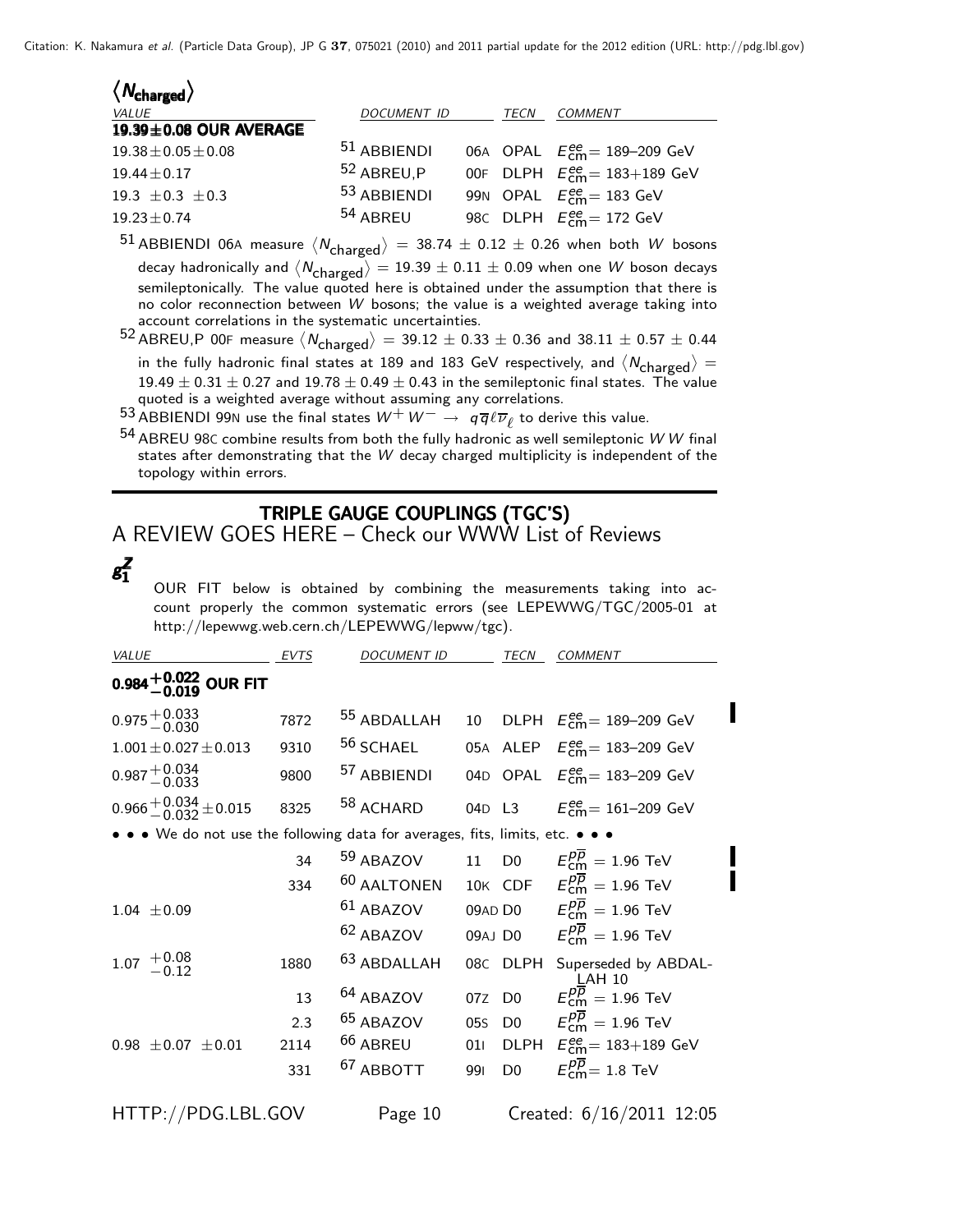- 55 ABDALLAH 10 use data on the final states  $e^+e^-$  → *jjlv*, *jjjj*, *jjX*, *lX*, at center-<br>of-mass energies between 189–209 GeV at LEP2 where  $i =$  iet  $\ell =$  lenton, and X of-mass energies between 189–209 GeV at LEP2, where  $j = \text{jet}, \ \ell = \text{lepton}, \ \text{and} \ X$ <br>represents missing momentum. The fit is carried out keeping all other parameters fixed represents missing momentum. The fit is carried out keeping all other parameters fixed at their SM values.
- <sup>56</sup> SCHAEL 05<sup>A</sup> study single–photon, single–*W*, and WW–pair production from 183 to 209 GeV. The result quoted here is derived from the  $WW$ -pair production sample. Each parameter is determined from a single–parameter fit in which the other parameters assume their Standard Model values.
- <sup>57</sup> ABBIENDI 04<sup>D</sup> combine results from *W*+*W*<sup>−</sup> in all decay channels. Only *CP*-conserving couplings are considered and each parameter is determined from a single-parameter fit in which the other parameters assume their Standard Model values. The 95% confidence interval is  $0.923 < g_{1}^{2} < 1.054$ .
- <sup>58</sup> ACHARD 04<sup>D</sup> study WW–pair production, single–*W* production and single–photon production with missing energy from 189 to 209 GeV. The result quoted here is obtained from the WW–pair production sample including data from 161 to 183 GeV, ACCIA-RRI 99Q. Each parameter is determined from a single–parameter fit in which the other parameters assume their Standard Model values.
- 59 ABAZOV 11 study the  $p\overline{p} \to 3\ell\nu$  process arising in W Z production. They observe 34 W Z candidates with an estimated background of 6 events. An analysis of the  $p_T$ 34 *W Z* candidates with an estimated background of 6 events. An analysis of the  $p_T$ <br>spectrum of the Z boson leads to a 95% C L limit of 0.944  $\rm <$   $\sigma^Z$   $\rm <$  1.154 for a form spectrum of the *Z* boson leads to a 95% C.L. limit of 0.944  $< g_1^2 < 1.154$ , for a form<br>factor A = 2 ToV factor  $\Lambda = 2$  TeV.
- 60 AALTONEN 10K study  $p\overline{p} \rightarrow W^+W^-$  with  $W \rightarrow e/\mu\nu$ . The  $p_T$  of the leading (second) lepton is required to be  $> 20$  (10) GeV. The final number of events selected is 654 of which 320  $\pm$  47 are estimated to be background. The 95% C.L. interval is 0.76  $\langle g_1^2 \rangle < 1.34$  for Λ = 1.5 TeV and 0.78  $\langle g_1^2 \rangle < 1.30$  for Λ = 2 TeV.
- 61 ABAZOV 09AD study the  $p\overline{p} \to \ell \nu$  2jet process arising in WW and WZ production. They select 12,473 (14,392) events in the electron (muon) channel with an expected di-boson signal of 436 (527) events. The results on the anomalous couplings are derived from an analysis of the  $p_T$  spectrum of the 2-jet system and quoted at 68% C.L. and for a form factor of  $2 \text{ TeV}$ . This measurement is not used for obtaining the mean as it is for a specific form factor. The 95% confidence interval is  $0.88 < g<sup>2</sup> < 1.20$ .
- $62$  ABAZOV 09AJ study the  $p\overline{p} \rightarrow 2\ell 2\nu$  process arising in WW production. They select 100 events with an expected WW signal of 65 events. An analysis of the  $p_T$  spectrum of the two charged leptons leads to 95% C.L. limits of 0.86  $<$   $g_1^2$   $<$  1.3, for a form<br>factor A  $=$  2 ToV factor  $\Lambda = 2$  TeV.
- 63 ABDALLAH 08<sup>C</sup> determine this triple gauge coupling from the measurement of the spin density matrix elements in  $e^+e^- \rightarrow W^+W^- \rightarrow (qq)(\ell \nu)$ , where  $\ell = e$  or  $\mu$ . Values of all other couplings are fixed to their standard model values.
- $^{64}$  ABAZOV 072 set limits on anomalous TGCs using the measured cross section and  $p_T(Z)$ distribution in *W Z* production with both the *W* and the *Z* decaying leptonically into electrons and muons. Setting the other couplings to their standard model values, the 95% C.L. limit for a form factor scale  $\Lambda = 2$  TeV is  $0.86 < g_1^2 < 1.35$ .
- $^{65}$  ABAZOV 05S study  $\overline{p}p \to \ WZ$  production with a subsequent trilepton decay to  $\ell\nu\ell'\overline{\ell}'$ ( $\ell$  and  $\ell'=$  e or  $\mu$ ). Three events (estimated background 0.71  $\pm$  0.08 events) with  $WZ$ decay characteristics are observed from which they derive limits on the anomalous  $WWZ$ couplings. The 95% CL limit for a form factor scale  $Λ = 1.5$  TeV is  $0.51 < g<sup>2</sup><sub>1</sub> < 1.66$ , fixing  $λ = 2rd$  is their Standard Model values. 1.66, fixing  $\lambda_Z$  and  $\kappa_Z$  to their Standard Model values.
- <sup>66</sup> ABREU 01<sup>I</sup> combine results from *e*<sup>+</sup> *e*<sup>−</sup> interactions at 189 GeV leading to *W*+*W*<sup>−</sup> and *Wev<sub>e</sub>* final states with results from ABREU 99L at 183 GeV. The 95% confidence interval is  $0.84 < g_{1}^{2} < 1.13$ .
- $^{67}$  ABBOTT 991 perform a simultaneous fit to the  $W\gamma$ ,  $WW\rightarrow$  dilepton,  $WW/WZ\rightarrow$ *evjj, W W/W Z*  $\rightarrow \mu\nu j j$ , and *W Z*  $\rightarrow$  trilepton data samples. For  $\Lambda = 2.0$  TeV, the 95%CL limits are 0.63  $<$   $g_1^2$   $<$  1.57, fixing  $\lambda_Z$  and  $\kappa_Z$  to their Standard Model values,<br>and assuming Standard Model values for the *W W*  $\gamma$  couplings. and assuming Standard Model values for the  $\overline{W}W\gamma$  couplings.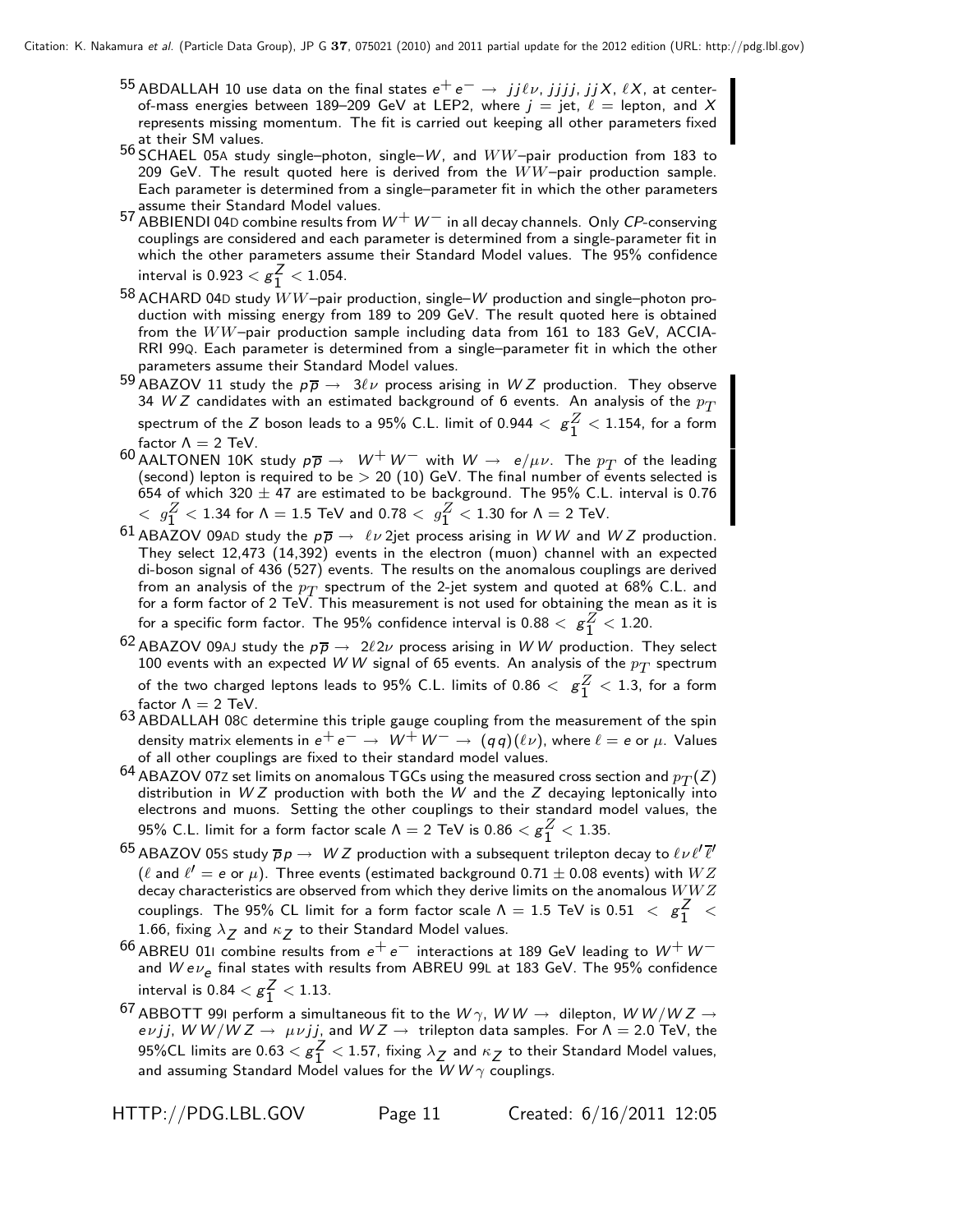# $\kappa_\gamma$

OUR FIT below is obtained by combining the measurements taking into account properly the common systematic errors (see LEPEWWG/TGC/2005-01 at http://lepewwg.web.cern.ch/LEPEWWG/lepww/tgc).

| <b>VALUE</b>                                                                | <b>EVTS</b> | <b>DOCUMENT ID</b>     |        | <b>TECN</b>    | <b>COMMENT</b>                                             |
|-----------------------------------------------------------------------------|-------------|------------------------|--------|----------------|------------------------------------------------------------|
| $0.973^{+0.044}_{-0.045}$ OUR FIT                                           |             |                        |        |                |                                                            |
| $1.024 + 0.077$                                                             | 7872        | 68 ABDALLAH            | 10     |                | DLPH $E_{\text{cm}}^{ee}$ = 189-209 GeV                    |
| $0.971 \pm 0.055 \pm 0.030$                                                 | 10689       | $69$ SCHAEL            |        |                | 05A ALEP $E_{\text{cm}}^{ee}$ = 183-209 GeV                |
| $+0.09$<br>$-0.08$<br>0.88                                                  | 9800        | <sup>70</sup> ABBIENDI |        |                | 04D OPAL $E_{\text{cm}}^{ee} = 183 - 209 \text{ GeV}$      |
| $1.013 + 0.067 + 0.026$                                                     | 10575       | <sup>71</sup> ACHARD   | 04D L3 |                | $E_{\text{cm}}^{\text{ee}} = 161 - 209 \text{ GeV}$        |
| • • We do not use the following data for averages, fits, limits, etc. • • • |             |                        |        |                |                                                            |
|                                                                             | 334         | 72 AALTONEN            |        |                | 10K CDF $E_{\text{cm}}^{pp} = 1.96 \text{ TeV}$            |
|                                                                             | 53          | 73 AARON               |        |                | 09B H1 $E_{cm}^{ep} = 0.3 \text{ TeV}$                     |
| $+0.26$<br>-0.29<br>1.07                                                    |             | 74 ABAZOV              |        | 09AD D0        | $E_{cm}^{pp} = 1.96$ TeV                                   |
|                                                                             |             | 75 ABAZOV              |        | 09AJ D0        | $E_{cm}^{p\overline{p}}=1.96$ TeV                          |
|                                                                             |             | 76 ABAZOV              | 08R D0 |                | $E_{cm}^{pp} = 1.96$ TeV                                   |
| $+0.17$<br>$-0.15$<br>0.68                                                  | 1880        | <sup>77</sup> ABDALLAH |        | 08C DLPH       | Superseded by ABDAL-<br><b>LAH 10</b>                      |
|                                                                             | 1617        | 78 AALTONEN            | 07L    | <b>CDF</b>     | $E_{cm}^{pp} = 1.96$ GeV                                   |
|                                                                             | 17          | 79 ABAZOV              | 06H    | D <sub>0</sub> | $E_{cm}^{pp} = 1.96$ TeV                                   |
|                                                                             | 141         | 80 ABAZOV              | 05J    | D <sub>0</sub> | $E_{\text{cm}}^{pp} = 1.96 \text{ TeV}$                    |
| 1.25 $^{+0.21}_{-0.20}$ ±0.06                                               | 2298        | $81$ ABREU             | 011    |                | DLPH $E_{\text{cm}}^{ee}$ = 183+189 GeV                    |
|                                                                             |             | 82 BREITWEG            | $00\,$ | <b>ZEUS</b>    | $e^+ p \rightarrow e^+ W^{\pm} X$                          |
| $0.92 \pm 0.34$                                                             | 331         | 83 ABBOTT              | 991    | D <sub>0</sub> | $\frac{\sqrt{s}}{E_{\text{cm}}^{p\overline{p}}}$ = 1.8 TeV |

 $^{68}$  ABDALLAH 10 use data on the final states  $e^+e^-$  → *jjlv*, *jjjj*, *jjX*, *lX*, at centerof-mass energies between 189–209 GeV at LEP2, where  $j = jet$ ,  $\ell =$  lepton, and X represents missing momentum. The fit is carried out keeping all other parameters fixed at their SM values.

<sup>69</sup> SCHAEL 05<sup>A</sup> study single–photon, single–*W*, and WW–pair production from 183 to 209 GeV. Each parameter is determined from a single–parameter fit in which the other parameters assume their Standard Model values.

- <sup>70</sup> ABBIENDI 04<sup>D</sup> combine results from *W*+*W*<sup>−</sup> in all decay channels. Only *CP*-conserving couplings are considered and each parameter is determined from a single-parameter fit in which the other parameters assume their Standard Model values. The 95% confidence interval is  $0.73 < \kappa_{\gamma} < 1.07$ .
- <sup>71</sup> ACHARD 04<sup>D</sup> study WW–pair production, single–*W* production and single–photon production with missing energy from 189 to 209 GeV. The result quoted here is obtained including data from 161 to 183 GeV, ACCIARRI 99Q. Each parameter is determined from a single–parameter fit in which the other parameters assume their Standard Model values.

72 AALTONEN 10K study  $p\overline{p} \rightarrow W^+W^-$  with  $W \rightarrow e/\mu\nu$ . The  $p_T$  of the leading (second) lepton is required to be  $> 20$  (10) GeV. The final number of events selected is 654 of which 320  $\pm$  47 are estimated to be background. The 95% C.L. interval is 0.37  $0 < \kappa_{\gamma} < 1.72$  for  $\Lambda = 1.5$  TeV and  $0.43 < \kappa_{\gamma} < 1.65$  for  $\Lambda = 2$  TeV.

П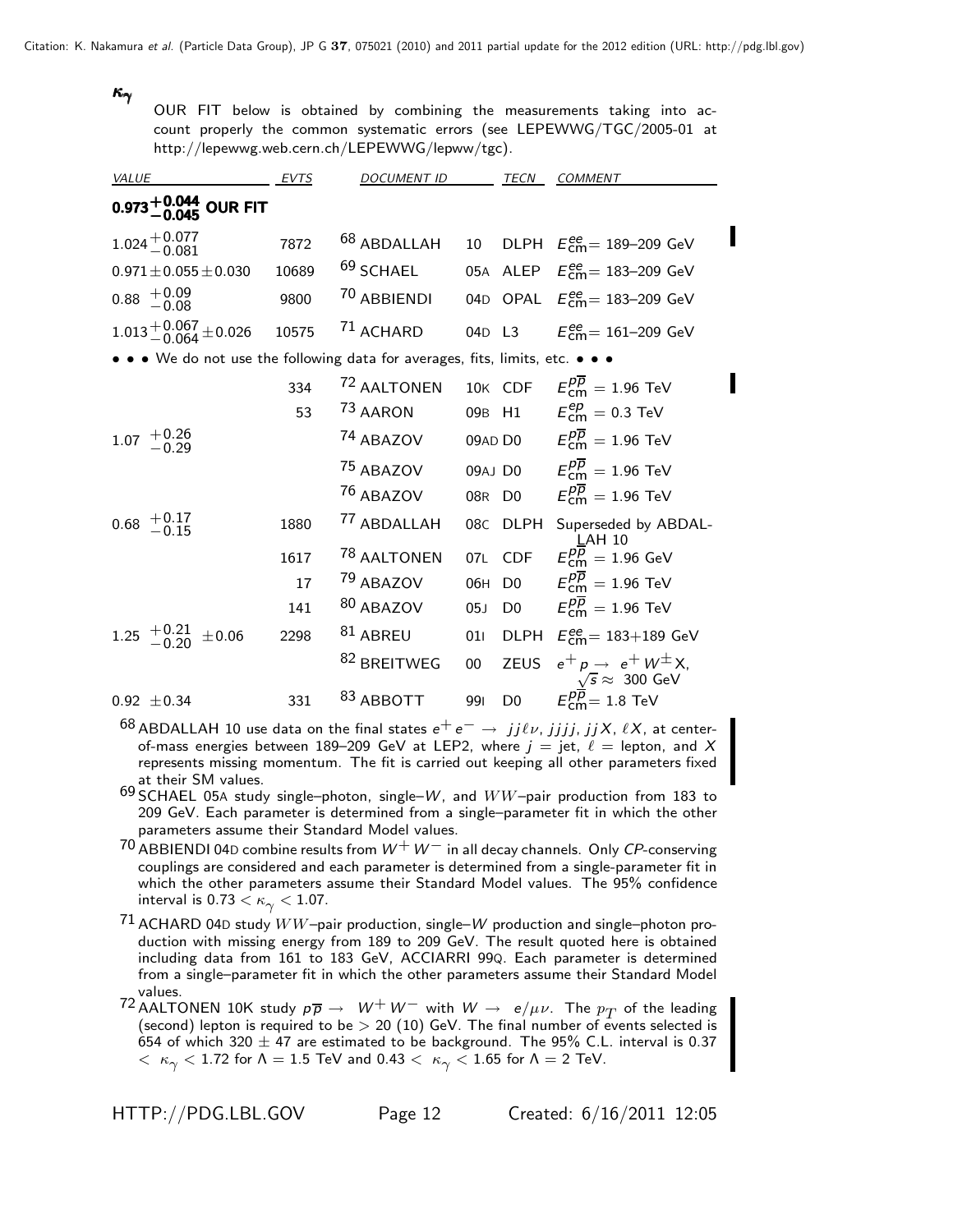- <sup>73</sup> AARON 09<sup>B</sup> study single-*W* production in *e p* collisions at 0.3 TeV C.M. energy. They select 53  $W \rightarrow e/\mu$  events with a standard model expectation of 54.1  $\pm$  7.4 events. Fitting the transverse momentum spectrum of the hadronic recoil system they obtain a 95% C.L. limit of  $-3.7 < \kappa_{\gamma} < -1.5$  or 0.3 $< \kappa_{\gamma} <$ 1.5, where the ambiguity is due to the quadratic dependence of the cross section to the coupling parameter.
- 74 ABAZOV 09AD study the  $p\overline{p} \to \ell \nu$  2jet process arising in *WW* and *WZ* production. They select 12,473 (14,392) events in the electron (muon) channel with an expected di-boson signal of 436 (527) events. The results on the anomalous couplings are derived from an analysis of the  $p_T$  spectrum of the 2-jet system and quoted at 68% C.L. and for a form factor of  $2 \text{ TeV}$ . This measurement is not used for obtaining the mean as it is for a specific form factor. The 95% confidence interval is 0.56  $<~\kappa_{\gamma} < 1.55$ .
- <sup>75</sup> ABAZOV 09AJ study the  $p\overline{p} \to 2\ell 2\nu$  process arising in W W production. They select 100 events with an expected W W signal of 65 events. An analysis of the  $p_T$  spectrum 100 events with an expected *W W* signal of 65 events. An analysis of the  $p_T$  spectrum of the two charged leptons leads to 95% C.L. limits of 0.46  $<~\kappa_{\sim} < 1.83$ , for a form of the two charged leptons leads to 95% C.L. limits of 0.46  $<~\kappa_\gamma<$  1.83, for a form<br>factor Λ = 2 TeV. factor  $\Lambda = 2$  TeV.
- 76 ABAZOV 08R use 0.7 fb<sup>-1</sup>  $p\overline{p}$  data at  $\sqrt{s} = 1.96$  TeV to select 263  $W\gamma + X$  events, of which 187 constitute signal, with the *W* decaying into an electron or a muon, which is required to be well separated from a photon with  $E_T > 9$  GeV. A likelihood fit to is required to be well separated from a photon with  $E_{\mathcal{T}} > 9$  GeV. A likelihood fit to<br>the photon  $E_{\mathcal{T}}$  spectrum yields a 95% CL limit 0.49  $<\kappa_\gamma < 1.51$  with other couplings the photon  $E_{\mathcal{T}}$  spectrum yields a 95% CL limit 0.49  $<\kappa_\gamma< 1.51$  with other couplings<br>fixed to their Standard Model values. fixed to their Standard Model values.
- 77 ABDALLAH 08<sup>C</sup> determine this triple gauge coupling from the measurement of the spin density matrix elements in  $e^+e^- \rightarrow W^+W^- \rightarrow (qq)(\ell \nu)$ , where  $\ell = e$  or  $\mu$ . Values of all other couplings are fixed to their standard model values.
- $78$  AALTONEN 07L set limits on anomalous TGCs using the  $p_T(W)$  distribution in WW and *W Z* production with the *W* decaying to an electron or muon and the *Z* to 2 jets. Setting other couplings to their standard model value, the 95% C.L. limits are 0.54  $<\kappa_\gamma<$  1.39 for a form factor scale  $\Lambda=$  1.5 TeV.
- $79$  ABAZOV 06H study  $\overline{p}p \rightarrow WW$  production with a subsequent decay  $WW \rightarrow WW$  $e^+ \nu_e e^- \overline{\nu}_e$ ,  $W W \to e^{\pm} \nu_e \mu^{\mp} \nu_\mu$  or  $WW \to \mu^+ \nu_\mu \mu^- \overline{\nu}_\mu$ . The 95% C.L. limit for a form factor scale  $\Lambda = 1$  TeV is  $-0.05 < \kappa_{\gamma} < 2.29$ , fixing  $\lambda_{\gamma} = 0$ . With the assumption that the *W W* γ and *WWZ* couplings are equal the 95% C.L. one-dimensional limit (Λ  $= 2$  TeV) is 0.68  $< \kappa < 1.45$ .
- $^{80}$  ABAZOV 05J perform a likelihood fit to the photon  $E_\mathcal{T}$  spectrum of  $W\gamma$  + X events, where the *W* decays to an electron or muon which is required to be well separated from the photon. For  $\Lambda=$  2.0 TeV the 95% CL limits are 0.12  $<~\kappa_\gamma~<$  1.96. In the fit  $\lambda_\gamma$ is kept fixed to its Standard Model value.
- $^{81}$  ABREU 01। combine results from  $e^+ \, e^-$  interactions at 189 GeV leading to  $W^+ \, W^ W e \nu_e$ , and  $\nu \overline{\nu} \gamma$  final states with results from ABREU 99L at 183 GeV. The 95% confidence interval is  $0.87 < \kappa_{\gamma} < 1.68$ .
- $^{82}$ BREITWEG 00 search for  $W$  production in events with large hadronic  $p_T$ . For  $p_T$   $\!>$ 20 GeV, the upper limit on the cross section gives the 95%CL limit  $-3.7 < \kappa_{\gamma} < 2.5$  (for  $\lambda_{\gamma}=0$ ).
- $^{83}$  ABBOTT 991 perform a simultaneous fit to the  $W\gamma$ ,  $WW\rightarrow$  dilepton,  $WW/WZ\rightarrow$ *evjj, W W/W Z*  $\rightarrow \mu\nu j j$ , and *W Z*  $\rightarrow$  trilepton data samples. For  $\Lambda = 2.0$  TeV, the 95%CL limits are  $0.75 < \kappa_{\gamma} < 1.39$ .

 $λ<sub>γ</sub>$ 

OUR FIT below is obtained by combining the measurements taking into account properly the common systematic errors (see LEPEWWG/TGC/2005-01 at http://lepewwg.web.cern.ch/LEPEWWG/lepww/tgc).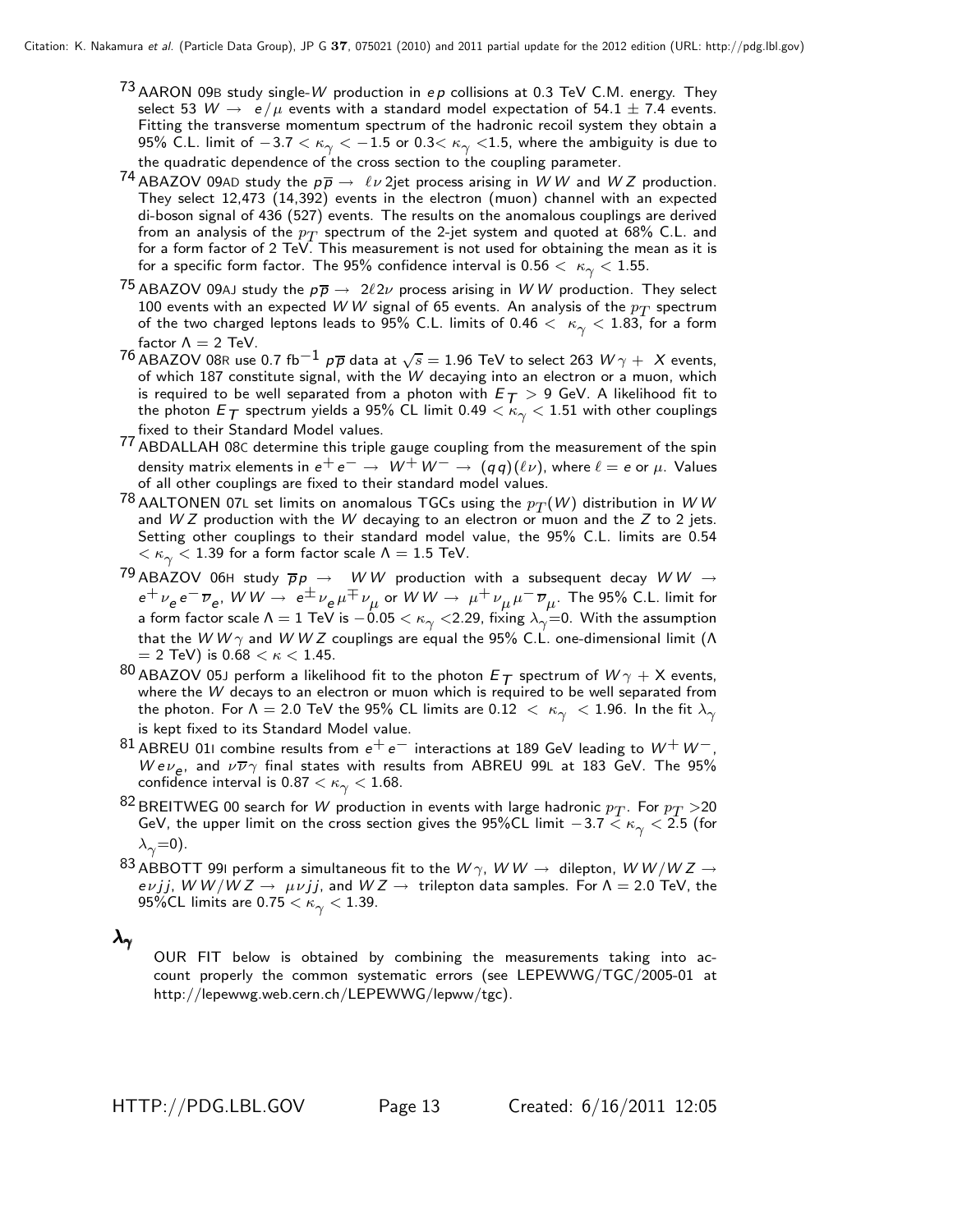| <b>VALUE</b>                                                                | EVTS  | <b>DOCUMENT ID</b>  |                 | TECN           | <b>COMMENT</b>                                                          |
|-----------------------------------------------------------------------------|-------|---------------------|-----------------|----------------|-------------------------------------------------------------------------|
| $-0.028^{+0.020}_{-0.021}$ OUR FIT                                          |       |                     |                 |                |                                                                         |
| $0.002 \pm 0.035$                                                           | 7872  | 84 ABDALLAH         | 10              |                | DLPH $E_{\text{cm}}^{ee}$ = 189-209 GeV                                 |
| $-0.012 \pm 0.027 \pm 0.011$                                                | 10689 | 85 SCHAEL           |                 |                | 05A ALEP $E_{\text{cm}}^{\text{ee}} = 183-209 \text{ GeV}$              |
| $-0.060 + 0.034$                                                            | 9800  | 86 ABBIENDI         | 04 <sub>D</sub> |                | OPAL $E_{\text{cm}}^{\text{ee}} = 183-209 \text{ GeV}$                  |
| $-0.021 + 0.035 + 0.017$ 10575                                              |       | 87 ACHARD           | 04D L3          |                | $E_{\text{cm}}^{\text{ee}} = 161 - 209 \text{ GeV}$                     |
| • • We do not use the following data for averages, fits, limits, etc. • • • |       |                     |                 |                |                                                                         |
|                                                                             | 53    | <sup>88</sup> AARON | 09B H1          |                | $E_{\text{cm}}^{ep} = 0.3 \text{ TeV}$                                  |
| $0.00 \pm 0.06$                                                             |       | 89 ABAZOV           | 09AD D0         |                | $E_{cm}^{pp} = 1.96$ TeV                                                |
|                                                                             |       | 90 ABAZOV           |                 | 09AJ D0        | $E_{cm}^{pp} = 1.96$ TeV                                                |
|                                                                             |       | 91 ABAZOV           | 08 <sub>R</sub> | D <sub>0</sub> | $E_{cm}^{\overline{p}}=1.96$ TeV                                        |
| $+0.12$<br>-0.13<br>0.16                                                    | 1880  | 92 ABDALLAH         | 08C             | <b>DLPH</b>    | Superseded by ABDAL-<br>LAH 10                                          |
|                                                                             | 1617  | 93 AALTONEN         | 07L             | <b>CDF</b>     | $E_{cm}^{p\overline{p}}=1.96$ GeV                                       |
|                                                                             | 17    | 94 ABAZOV           | 06H             | D <sub>0</sub> | $E_{cm}^{pp} = 1.96$ TeV                                                |
|                                                                             | 141   | 95 ABAZOV           | 05J             | D <sub>0</sub> | $E_{cm}^{pp} = 1.96$ TeV                                                |
| $0.05 \pm 0.09 \pm 0.01$                                                    | 2298  | 96 ABREU            | 011             |                | DLPH $E_{\text{cm}}^{\text{ee}} = 183+189 \text{ GeV}$                  |
|                                                                             |       | 97 BREITWEG         | $00\,$          | <b>ZEUS</b>    | $e^+ p \rightarrow e^+ W^{\pm} X$<br>$\sqrt{s} \approx 300 \text{ GeV}$ |
| $^{+0.10}_{-0.09}$<br>0.00                                                  | 331   | 98 ABBOTT           | 991             | D <sub>0</sub> | $E_{cm}^{p\overline{p}}=1.8$ TeV                                        |
| $^{\circ}$                                                                  |       |                     |                 |                |                                                                         |

84 ABDALLAH 10 use data on the final states  $e^+e^-$  → *jjlv*, *jjjj*, *jjX*, *lX*, at center-<br>of-mass energies between 189–209 GeV at LEP2 where  $i =$  iet  $\ell =$  lepton, and X of-mass energies between 189–209 GeV at LEP2, where  $j = jet$ ,  $\ell =$  lepton, and X represents missing momentum. The fit is carried out keeping all other parameters fixed at their SM values.

<sup>85</sup> SCHAEL 05<sup>A</sup> study single–photon, single–*W*, and WW–pair production from 183 to 209 GeV. Each parameter is determined from a single–parameter fit in which the other parameters assume their Standard Model values.

<sup>86</sup> ABBIENDI 04<sup>D</sup> combine results from *W*+*W*<sup>−</sup> in all decay channels. Only *CP*-conserving couplings are considered and each parameter is determined from a single-parameter fit in which the other parameters assume their Standard Model values. The 95% confidence interval is  $-0.13 < \lambda_{\gamma} < 0.01$ .

<sup>87</sup> ACHARD 04<sup>D</sup> study WW–pair production, single–*W* production and single–photon production with missing energy from 189 to 209 GeV. The result quoted here is obtained including data from 161 to 183 GeV, ACCIARRI 99Q. Each parameter is determined from a single–parameter fit in which the other parameters assume their Standard Model values.

<sup>88</sup> AARON 09<sup>B</sup> study single-*W* production in *e p* collisions at 0.3 TeV C.M. energy. They select 53  $W \rightarrow e/\mu$  events with a standard model expectation of 54.1  $\pm$  7.4 events. Fitting the transverse momentum spectrum of the hadronic recoil system they obtain a 95% C.L. limit of  $-2.5 < \lambda_{\gamma} < 2.5$ .

 $^{89}$  ABAZOV 09AD study the  $p\overline{p} \rightarrow \ell \nu$  2jet process arising in *WW* and *WZ* production. They select 12,473 (14,392) events in the electron (muon) channel with an expected di-boson signal of 436 (527) events. The results on the anomalous couplings are derived from an analysis of the  $p_T$  spectrum of the 2-jet system and quoted at 68% C.L. and<br>for a form factor of 2 TeV. This measurement is not used for obtaining the mean as it is for a specific form factor. The 95% confidence interval is  $-0.10 < \lambda_{\gamma} < 0.11$ .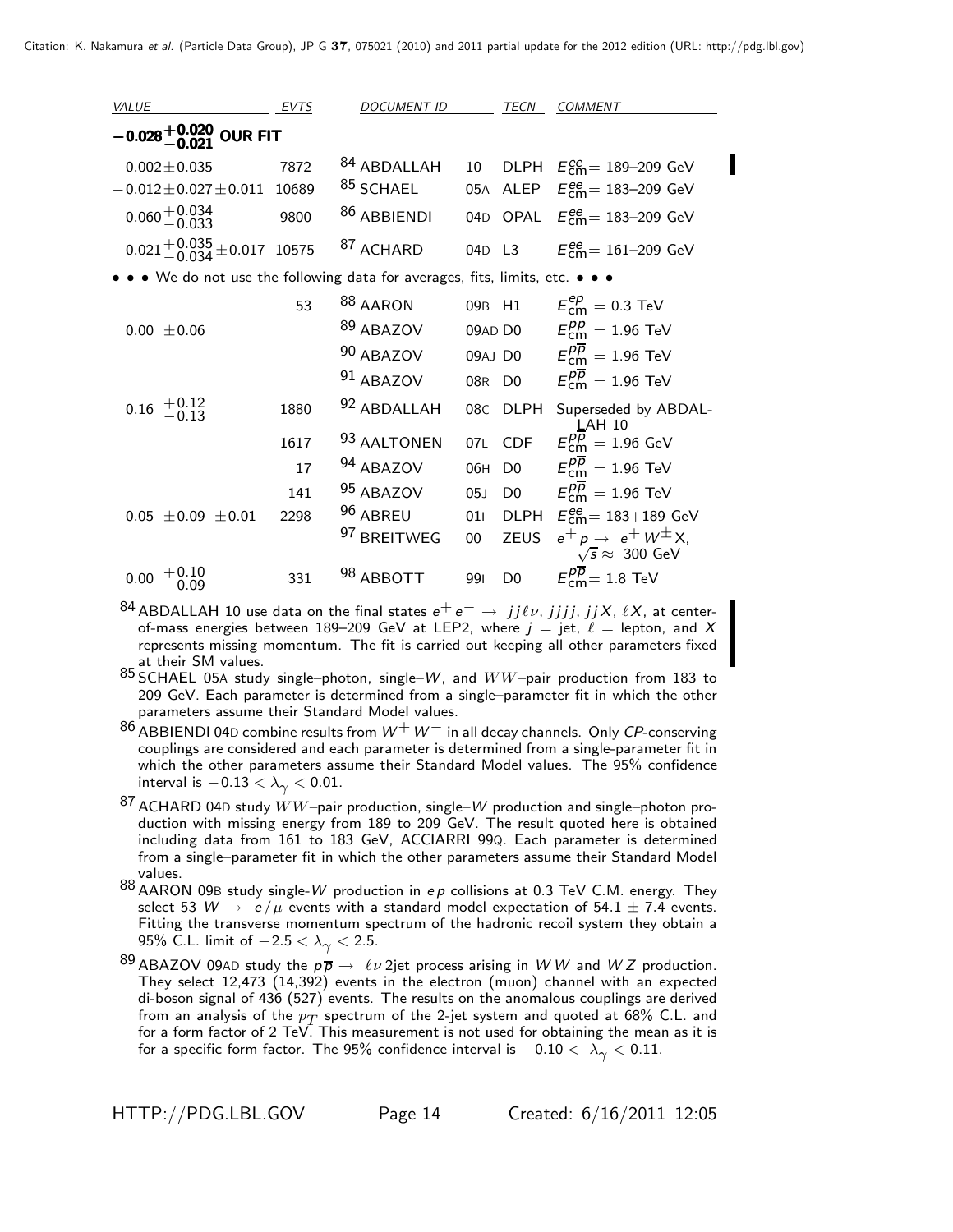- <sup>90</sup> ABAZOV 09AJ study the  $p\overline{p} \to 2\ell 2\nu$  process arising in W W production. They select 100 events with an expected W W signal of 65 events. An analysis of the  $p_T$  spectrum 100 events with an expected  $WW$  signal of 65 events. An analysis of the  $p_T$  spectrum<br>of the two charged leptons leads to 95% C.L. limits of  $-0.14 < \lambda_{\gamma} < 0.18$ , for a form of the two charged leptons leads to 95% C.L. limits of  $-0.14 < \ \lambda_{\gamma} < 0.18$ , for a form<br>factor Λ = 2 TeV. factor  $\Lambda = 2$  TeV.
- 91 ABAZOV 08R use 0.7 fb<sup>-1</sup>  $p\overline{p}$  data at  $\sqrt{s} = 1.96$  TeV to select 263  $W\gamma + X$  events, of which 187 constitute signal, with the *W* decaying into an electron or a muon, which is required to be well separated from a photon with  $E_T > 9$  GeV. A likelihood fit to the photon  $E_T$  spectrum yields a 95% CL limit  $-0.12 < \lambda_{\gamma} < 0.13$  with other couplings fixed to their Standard Model values.
- 92 ABDALLAH 08C determine this triple gauge coupling from the measurement of the spin density matrix elements in  $e^+e^- \rightarrow W^+W^- \rightarrow (qq)(\ell \nu)$ , where  $\ell = e$  or  $\mu$ . Values of all other couplings are fixed to their standard model values.
- 93 AALTONEN 07L set limits on anomalous TGCs using the  $p_T(W)$  distribution in *WW* and *W Z* production with the *W* decaying to an electron or muon and the *Z* to 2 jets. Setting other couplings to their standard model value, the 95% C.L. limits are  $-0.18 < \lambda_{\gamma} < 0.17$  for a form factor scale  $\Lambda = 1.5$  TeV.
- $94$  ABAZOV 06H study  $\overline{p}p \rightarrow WW$  production with a subsequent decay  $WW \rightarrow$ *e*<sup>+</sup>  $\nu_e$  *e*−  $\overline{\nu}_e$ , *W W*  $\rightarrow e^{\pm}$   $\nu_e$   $\mu^{\mp}$   $\nu_\mu$  or *W W*  $\rightarrow \mu^+$   $\nu_\mu$   $\mu^ \overline{\nu}_\mu$ . The 95% C.L. limit for<br>a form factor scale Λ = 1 TeV is −0.97 < λ, < 1.04. fixing  $\kappa_e$ =1. With the assumption a form factor scale Λ  $= 1$  TeV is  $-0.97 < \lambda_\gamma < 1.04$ , fixing  $\kappa_\gamma = 1$ . With the assumption<br>that the W W  $\gamma$  and W W Z couplings are equal the 95% C.L. one-dimensional limit (Λ that the *W W*  $\gamma$  and *W W Z* couplings are equal the 95% C.L. one-dimensional limit (Λ = 2 TeV) is  $-0.29 < \lambda < 0.30$ .  $= 2$  TeV) is  $-0.29 < \lambda < 0.30$ .
- <sup>95</sup> ABAZOV 05J perform a likelihood fit to the photon  $E_T$  spectrum of  $W\gamma + X$  events, where the  $W$  decays to an electron or muon which is required to be well separated from where the *W* decays to an electron or muon which is required to be well separated from the photon. For  $\Lambda = 2.0$  TeV the 95% CL limits are  $-0.20 < \lambda_{\gamma} < 0.20$ . In the fit  $\kappa_{\gamma}$  is kept fixed to its Standard Model value.
- <sup>96</sup> ABREU 01<sup>I</sup> combine results from *e*<sup>+</sup> *e*<sup>−</sup> interactions at 189 GeV leading to *W*<sup>+</sup> *W*−, *Wev<sub>e</sub>*, and  $\nu \overline{\nu} \gamma$  final states with results from ABREU 99L at 183 GeV. The 95% confidence interval is  $-0.11 < \lambda_{\gamma} < 0.23$ .
- <sup>97</sup> BREITWEG 00 search for *W* production in events with large hadronic  $p_T$ . For  $p_T > 20$ GeV, the upper limit on the cross section gives the 95%CL limit  $-3.2 < \lambda_{\gamma} < 3.2$  for  $\kappa_{\gamma}$  fixed to its Standard Model value.
- $^{98}$  ABBOTT 991 perform a simultaneous fit to the  $W\gamma$ ,  $WW\rightarrow$  dilepton,  $WW/WZ\rightarrow$ *evjj, W W/W Z*  $\rightarrow \mu\nu j j$ , and *W Z*  $\rightarrow$  trilepton data samples. For  $\Lambda = 2.0$  TeV, the 95%CL limits are  $-0.18 < \lambda_{\gamma} < 0.19$ .

#### κ*Z*

This coupling is *CP*-conserving (*C*- and *P*- separately conserving).

| <i>VALUE</i>                                                                                                          | <i>EVTS</i> | <b>DOCUMENT ID</b>                                |  | <i>TECN</i> | <i>COMMENT</i>                     |  |  |
|-----------------------------------------------------------------------------------------------------------------------|-------------|---------------------------------------------------|--|-------------|------------------------------------|--|--|
| 0.924 <sup>+</sup> 0.059 ± 0.024 7171 99 ACHARD                                                                       |             |                                                   |  |             | 04D L3 $E_{cm}^{ee} = 189-209$ GeV |  |  |
| $\bullet \bullet \bullet$ We do not use the following data for averages, fits, limits, etc. $\bullet \bullet \bullet$ |             |                                                   |  |             |                                    |  |  |
|                                                                                                                       |             | 34 $^{100}$ ABAZOV 11 D0 $E_{cm}^{pp} = 1.96$ TeV |  |             |                                    |  |  |

| $34 \quad 100$ ABAZOV     | 11 D <sub>0</sub> | $E_{\rm cm}^{pp}=1.96$ TeV              |
|---------------------------|-------------------|-----------------------------------------|
| $17 \quad 101$ ABAZOV     |                   | 06H D0 $E_{cm}^{pp} = 1.96 \text{ TeV}$ |
| 2.3 <sup>102</sup> ABAZOV | 05s D0            | $E_{\rm cm}^{pp}=1.96$ TeV              |
|                           |                   |                                         |

99 ACHARD 04D study  $WW$ -pair production, single– $W$  production and single-photon pro-<br>duction with missing energy from 189 to 209 GeV. The result quoted here is obtained duction with missing energy from 189 to 209 GeV. The result quoted here is obtained using the  $WW$ -pair production sample. Each parameter is determined from a singleparameter fit in which the other parameters assume their Standard Model values.

100 ABAZOV 11 study the  $p\overline{p} \to 3\ell\nu$  process arising in  $WZ$  production. They observe 34  $WZ$  candidates with an estimated background of 6 events. An analysis of the  $p_T$ 34 *W Z* candidates with an estimated background of 6 events. An analysis of the  $p_{\pmb{T}}$ <br>spectrum of the *Z* boson leads to a 95% C.L. limit of 0.600  $<$   $\kappa_{\pmb{Z}}$   $<$  1.675, for a form spectrum of the *<sup>Z</sup>* boson leads to a 95% C.L. limit of 0.600 < κ*Z* <sup>&</sup>lt; 1.675, for a form factor  $\Lambda = 2$  TeV.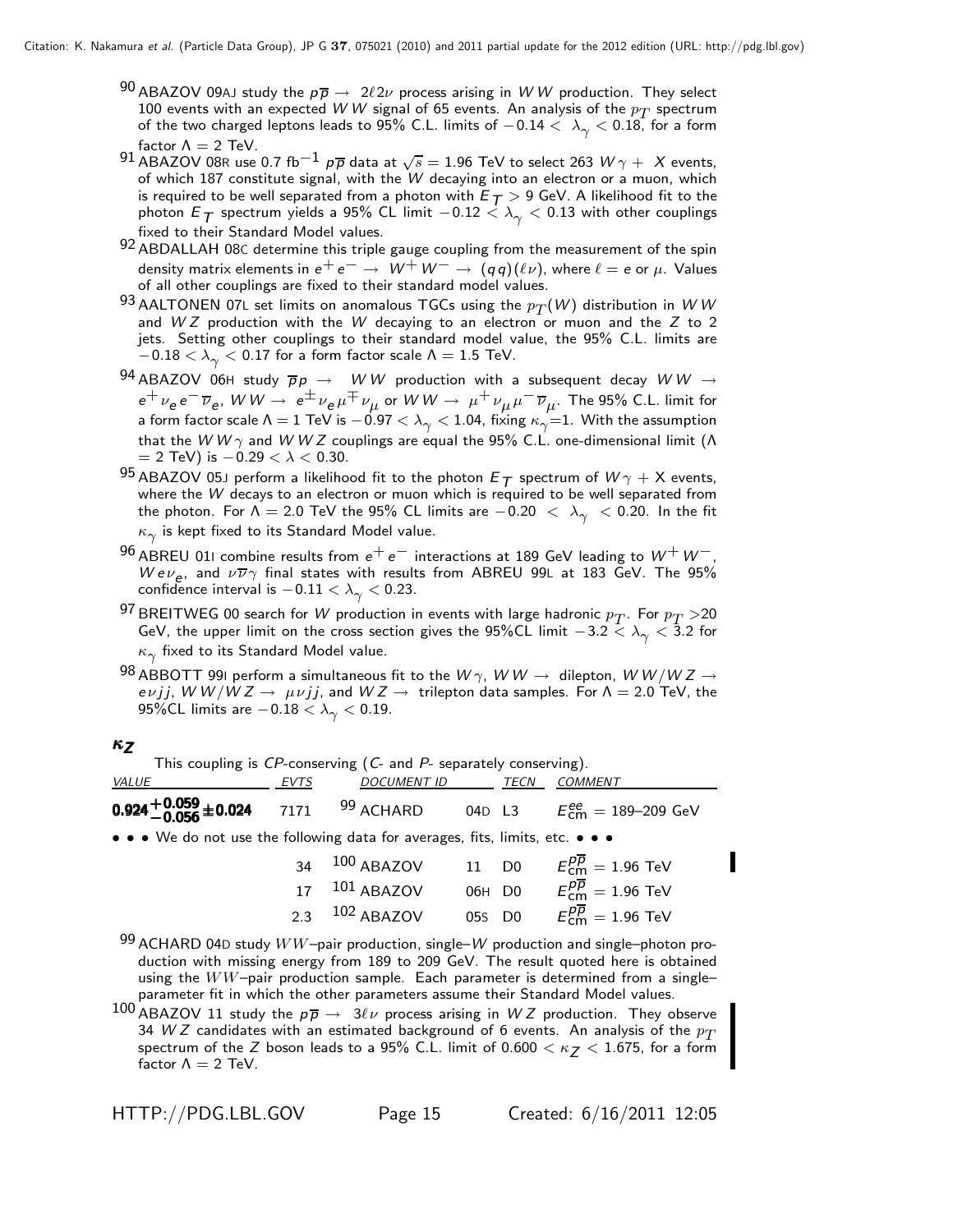- $^{101}$  ABAZOV 06H study  $\overline{p}p \rightarrow WW$  production with a subsequent decay  $WW \rightarrow$ *e*<sup>+</sup>  $\nu_e e^- \overline{\nu}_e$ , *W W*  $\rightarrow e^{\pm} \nu_e \mu^{\mp} \nu_{\mu}$  or *W W*  $\rightarrow \mu^+ \nu_{\mu} \mu^- \overline{\nu}_{\mu}$ . The 95% C.L. limit for<br>a form factor scale  $\Lambda = 2$  TeV is 0.55  $\langle \kappa_{\alpha} \times 1.55$ . fixing  $\lambda_{\alpha} = 0$ . With the assumption a form factor scale Λ = 2 TeV is 0.55  $\lt$  κ<sub>Z</sub>  $\lt$  1.55, fixing λ<sub>Z</sub>=0. With the assumption<br>that the *W W* γ and *W W Z* couplings are equal the 95% C.L. one-dimensional limit (Λ<br>= 2 TeV) is 0.68  $\lt$  κ  $\lt$  1.45  $= 2$  TeV) is 0.68  $< \kappa < 1.45$ .
- $102$  ABAZOV 05S study  $\overline{p}p \to \ WZ$  production with a subsequent trilepton decay to  $\ell \nu \ell' \overline{\ell'}$ ( $\ell$  and  $\ell' = e$  or  $\mu$ ). Three events (estimated background 0.71  $\pm$  0.08 events) with  $WZ$ decay characteristics are observed from which they derive limits on the anomalous  $WWZ$ couplings. The 95% CL limit for a form factor scale  $\Lambda = 1$  TeV is  $-1.0 < \kappa_Z < 3.4$ , fixing  $\lambda_Z$  and  $g_1^2$  to their Standard Model values.

# λ*Z*

This coupling is *CP*-conserving (*C*- and *P*- separately conserving).

| VALUE                                                                                                                 | <b>EVTS</b> | <b>DOCUMENT ID</b>                                       |        | TECN   | `OMMENT                                             |
|-----------------------------------------------------------------------------------------------------------------------|-------------|----------------------------------------------------------|--------|--------|-----------------------------------------------------|
| $-0.088 + 0.060 + 0.023$ 7171 $103$ ACHARD                                                                            |             |                                                          |        | 04D L3 | $E_{\text{cm}}^{\text{ee}} = 189 - 209 \text{ GeV}$ |
| $\bullet \bullet \bullet$ We do not use the following data for averages, fits, limits, etc. $\bullet \bullet \bullet$ |             |                                                          |        |        |                                                     |
|                                                                                                                       | 34          | 104 ABAZOV 11 D0 $E_{cm}^{\overline{p}} = 1.96$ TeV      |        |        |                                                     |
|                                                                                                                       | 334         | $105$ AALTONEN 10K CDF $E_{cm}^{p\overline{p}}=1.96$ TeV |        |        |                                                     |
|                                                                                                                       | 13          | $106$ ABAZOV                                             |        | 07Z D0 | $E_{cm}^{p\overline{p}}=1.96$ TeV                   |
|                                                                                                                       | 17          | $107$ ABAZOV                                             |        | 06H D0 | $E_{\text{cm}}^{p\overline{p}}=1.96$ TeV            |
|                                                                                                                       |             | 2.3 $108$ ABAZOV                                         | 05s D0 |        | $E_{cm}^{p\overline{p}}=1.96$ TeV                   |

- 2.3 <sup>108</sup> ABAZOV 05<sup>S</sup> D0 *Epp* <sup>103</sup> ACHARD 04<sup>D</sup> study WW–pair production, single–*W* production and single–photon production with missing energy from 189 to 209 GeV. The result quoted here is obtained using the  $WW$ -pair production sample. Each parameter is determined from a singleparameter fit in which the other parameters assume their Standard Model values.
- 104 ABAZOV 11 study the  $p\overline{p} \to 3\ell\nu$  process arising in  $WZ$  production. They observe 34  $WZ$  candidates with an estimated background of 6 events. An analysis of the  $p_T$ 34 *W Z* candidates with an estimated background of 6 events. An analysis of the  $p_{\pmb{T}}$ <br>spectrum of the *Z* boson leads to a 95% C.L. limit of  $-0.077 < \lambda_{\pmb{Z}} < 0.093,$  for a spectrum of the *<sup>Z</sup>* boson leads to a 95% C.L. limit of <sup>−</sup>0.<sup>077</sup> < λ*Z* <sup>&</sup>lt; 0.093, for a form factor  $\Lambda = 2$  TeV.
- 105 AALTONEN 10K study  $p\overline{p} \rightarrow W^+ W^-$  with  $W \rightarrow e/\mu \nu$ . The  $p\overline{T}$  of the leading (second) lepton is required to be  $> 20$  (10) GeV. The final number of events selected is 654 of which 320  $\pm$  47 are estimated to be background. The 95% C.L. interval is  $-0.16 < \lambda$ <sub>7</sub> < 0.16 for Λ = 1.5 TeV and  $-0.14 < \lambda$ <sub>7</sub> < 0.15 for Λ = 2 TeV.
- $^{106}$  ABAZOV 07z set limits on anomalous TGCs using the measured cross section and  $p_T^{}(\mathit{Z})$ distribution in *W Z* production with both the *W* and the *Z* decaying leptonically into electrons and muons. Setting the other couplings to their standard model values, the 95% C.L. limit for a form factor scale  $Λ = 2$  TeV is  $-0.17 < λ_Z < 0.21$ .<br>ABAZOV 06H study  $\overline{ρ}$   $\rightarrow$  *WW* production with a subsequent de
- 107 ABAZOV 06H study  $\overline{p}p \rightarrow WW$  production with a subsequent decay  $WW \rightarrow$ <br> $e^+ \cdots e^- \overline{w} = M/W \rightarrow e^{\pm} \cdots e^{\pm} \cdots e^{\pm} \cdots e^{\pm} \cdots e^{\pm} \cdots e^{\pm} \cdots e^{\pm} \cdots e^{\pm} \cdots e^{\pm} \cdots e^{\pm} \cdots e^{\pm} \cdots e^{\pm} \cdots e^{\pm} \cdots e^{\pm} \cdots e^{\pm} \cdots e^{\pm}$  $e^+\nu_e\,e^-\overline{\nu}_e$ , *W W* →  $e^{\pm}\nu_e\,\mu^{\mp}\nu_{\mu}$  or *W W* →  $\mu^+\nu_{\mu}\,\mu^-\overline{\nu}_{\mu}$ . The 95% C.L. limit for a<br>form factor scale A = 2 TeV is  $-0.39 < \lambda_Z < 0.39$ . fixing  $\kappa_Z=1$ . With the assumption form factor scale Λ = 2 TeV is −0.39  $\langle \lambda_Z \rangle$  < 0.39, fixing  $\kappa_Z$ =1. With the assumption that the *W W* γ and *W W Z* couplings are equal the 95% C.L. one-dimensional limit (Λ = 2 TeV) is −0.29  $\langle \lambda \rangle$  < 0.30  $= 2$  TeV) is  $-0.29 < \lambda < 0.30$ .
- $108$  ABAZOV 05S study  $\overline{p}p \to \ WZ$  production with a subsequent trilepton decay to  $\ell \nu \ell' \overline{\ell'}$ ( $\ell$  and  $\ell' = e$  or  $\mu$ ). Three events (estimated background 0.71  $\pm$  0.08 events) with  $WZ$ decay characteristics are observed from which they derive limits on the anomalous  $WWZ$ couplings. The 95% CL limit for a form factor scale  $\Lambda = 1.5$  TeV is  $-0.48 < \lambda_Z <$ 0.48, fixing  $g_1^2$  and  $\kappa_Z$  to their Standard Model values.

 $_{\rm cm}^{\rm \mu\rho} = 1.96$  TeV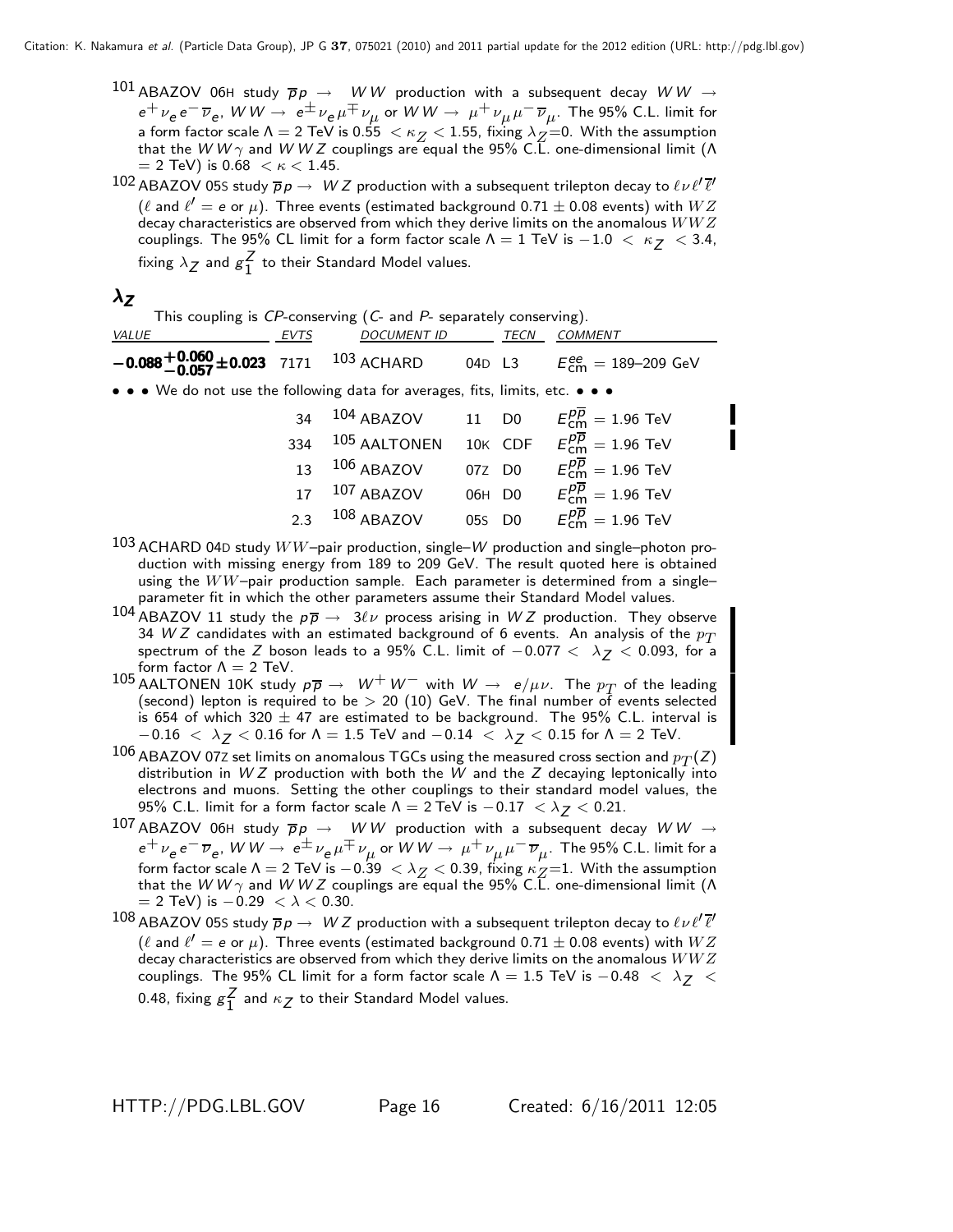| $g_5^Z$                                                                                                                                                                                                                                                                   |                                                        |              |  |      |                                            |  |  |  |  |
|---------------------------------------------------------------------------------------------------------------------------------------------------------------------------------------------------------------------------------------------------------------------------|--------------------------------------------------------|--------------|--|------|--------------------------------------------|--|--|--|--|
|                                                                                                                                                                                                                                                                           | This coupling is CP-conserving but C- and P-violating. |              |  |      |                                            |  |  |  |  |
| VALUE                                                                                                                                                                                                                                                                     | EVTS                                                   | DOCUMENT ID  |  | TECN | <b>COMMENT</b>                             |  |  |  |  |
| 0.93±0.09 OUR AVERAGE Error includes scale factor of 1.1.                                                                                                                                                                                                                 |                                                        |              |  |      |                                            |  |  |  |  |
| $0.96 + 0.13$                                                                                                                                                                                                                                                             | 9800                                                   | 109 ABBIENDI |  |      | 04D OPAL $E_{cm}^{ee} = 183 - 209$ GeV     |  |  |  |  |
| $1.00 \pm 0.13 \pm 0.05$ 7171                                                                                                                                                                                                                                             |                                                        | $110$ ACHARD |  |      | 04D L3 $E_{cm}^{ee} = 189-209$ GeV         |  |  |  |  |
| $0.56 + 0.23 + 0.12$ 1154 111 ACCIARRI                                                                                                                                                                                                                                    |                                                        |              |  |      | 99Q L3 $E_{cm}^{ee} = 161 + 172 + 183$ GeV |  |  |  |  |
| • • • We do not use the following data for averages, fits, limits, etc. • • •                                                                                                                                                                                             |                                                        |              |  |      |                                            |  |  |  |  |
| $0.84 \pm 0.23$                                                                                                                                                                                                                                                           |                                                        |              |  |      | 112 EBOLI 00 THEO LEP1, SLC+ Tevatron      |  |  |  |  |
| 109 ABBIENDI 04D combine results from $W^+W^-$ in all decay channels. Only CP-conserving<br>couplings are considered and each parameter is determined from a single-parameter fit in<br>which the other parameters assume their Standard Model values. The 95% confidence |                                                        |              |  |      |                                            |  |  |  |  |

interval is  $0.72 < g_{\overline{5}}^2 < 1.21$ .

<sup>110</sup> ACHARD 04<sup>D</sup> study WW–pair production, single–*W* production and single–photon production with missing energy from 189 to 209 GeV. The result quoted here is obtained using the  $WW$ -pair production sample. Each parameter is determined from a singleparameter fit in which the other parameters assume their Standard Model values.

<sup>111</sup> ACCIARRI 99<sup>Q</sup> study *W*-pair, single-*W*, and single photon events.

 $112$  EBOLI 00 extract this indirect value of the coupling studying the non-universal one-loop contributions to the experimental value of the  $Z \rightarrow b\overline{b}$  width ( $\Lambda$ =1 TeV is assumed).

# *gZ* 4*gZ*4

This coupling is *CP*-violating (*C*-violating and *P*-conserving).

| <u>VALUE</u>                 | EVTS | <b>DOCUMENT ID</b>                                      | TECN | <i>COMMENT</i>                                              |
|------------------------------|------|---------------------------------------------------------|------|-------------------------------------------------------------|
| $-0.30 \pm 0.17$ OUR AVERAGE |      |                                                         |      |                                                             |
| $-0.39 + 0.19$               |      |                                                         |      | 1880 $^{113}$ ABDALLAH 08C DLPH $E_{cm}^{ee}$ = 189-209 GeV |
| $-0.02 + 0.32$               |      | 1065 $^{114}$ ABBIENDI 01H OPAL $E_{cm}^{ee}$ = 189 GeV |      |                                                             |
| 11 2                         |      |                                                         |      |                                                             |

- $^{113}$  ABDALLAH 08C determine this triple gauge coupling from the measurement of the spin density matrix elements in  $e^+e^- \rightarrow W^+W^- \rightarrow (qq)(\ell \nu)$ , where  $\ell = e$  or  $\mu$ . Values of all other couplings are fixed to their standard model values.
- <sup>114</sup> ABBIENDI 01<sup>H</sup> study *W*-pair events, with one leptonically and one hadronically decaying *W*. The coupling is extracted using information from the *W* production angle together with decay angles from the leptonically decaying *W*.

# κ*Z*

| This coupling is CP-violating (C-conserving and P-violating). |      |                                                         |  |      |                                                             |  |  |
|---------------------------------------------------------------|------|---------------------------------------------------------|--|------|-------------------------------------------------------------|--|--|
| <i>VALUE</i>                                                  | EVTS | DOCUMENT ID                                             |  | TECN | COMMENT                                                     |  |  |
| $-0.12^{+0.06}_{-0.04}$ OUR AVERAGE                           |      |                                                         |  |      |                                                             |  |  |
| $-0.09 + 0.08$                                                |      |                                                         |  |      | 1880 $^{115}$ ABDALLAH 08C DLPH $E_{cm}^{ee}$ = 189-209 GeV |  |  |
| $-0.20 + 0.10$                                                |      | 1065 $^{116}$ ABBIENDI 01H OPAL $E_{cm}^{ee}$ = 189 GeV |  |      |                                                             |  |  |
| 11 E .                                                        |      |                                                         |  |      |                                                             |  |  |

 $^{115}$  ABDALLAH 08C determine this triple gauge coupling from the measurement of the spin density matrix elements in  $e^+e^- \rightarrow W^+W^- \rightarrow (qq)(\ell \nu)$ , where  $\ell = e$  or  $\mu$ . Values of all other couplings are fixed to their standard model values.

<sup>116</sup> ABBIENDI 01<sup>H</sup> study *W*-pair events, with one leptonically and one hadronically decaying *W*. The coupling is extracted using information from the *W* production angle together with decay angles from the leptonically decaying *W*.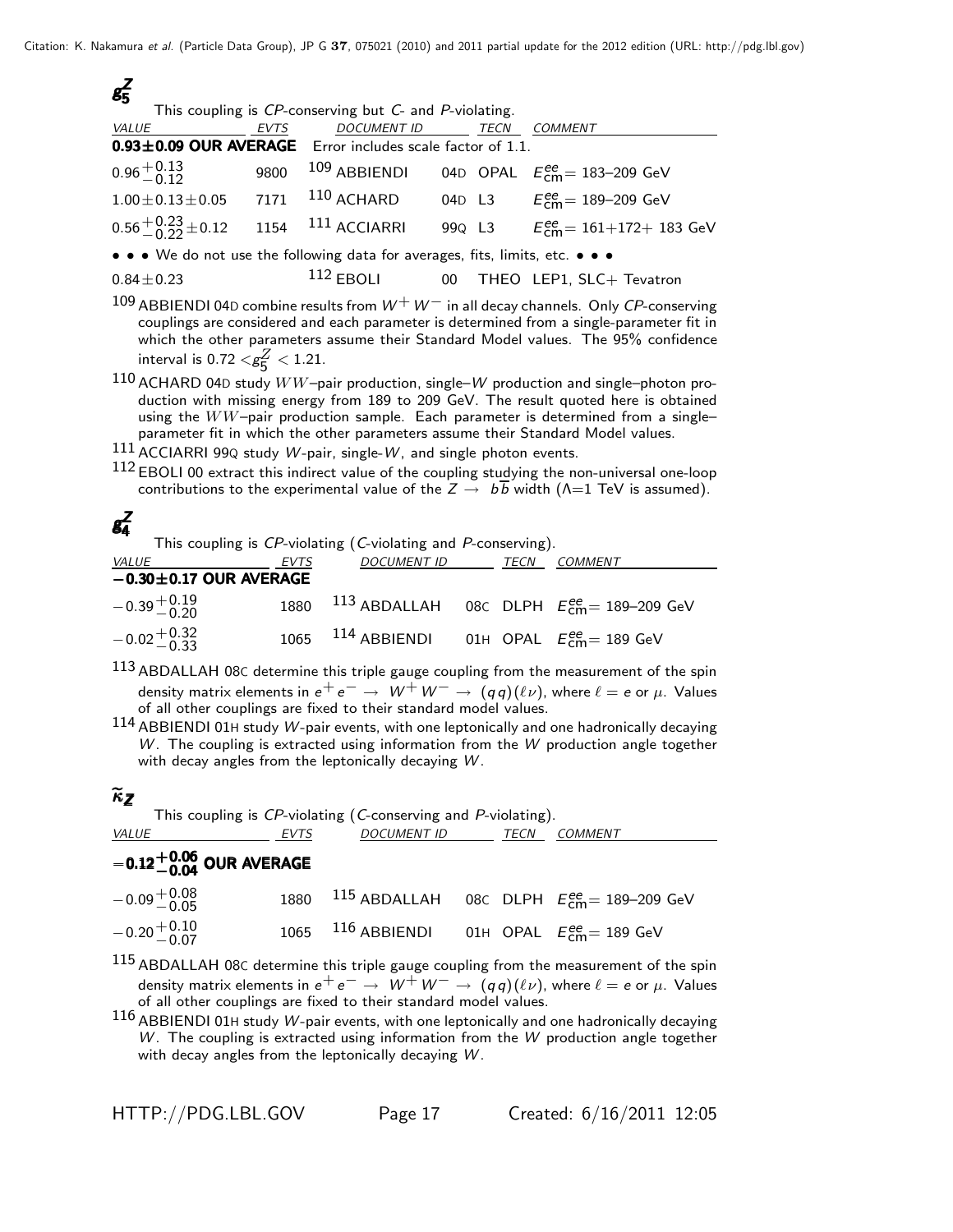| $\lambda$ z                  |      |                                                               |  |                                                                    |
|------------------------------|------|---------------------------------------------------------------|--|--------------------------------------------------------------------|
|                              |      | This coupling is CP-violating (C-conserving and P-violating). |  |                                                                    |
| <i>VALUE</i>                 | EVTS | DOCUMENT ID TECN COMMENT                                      |  |                                                                    |
| $-0.09 \pm 0.07$ OUR AVERAGE |      |                                                               |  |                                                                    |
| $-0.08 \pm 0.07$             |      |                                                               |  | 1880 $^{117}$ ABDALLAH 08C DLPH $E_{\text{cm}}^{ee}$ = 189-209 GeV |
| $-0.18 + 0.24$<br>$-0.16$    |      | 1065 $^{118}$ ABBIENDI 01H OPAL $E_{cm}^{ee}$ = 189 GeV       |  |                                                                    |
| 117                          |      |                                                               |  |                                                                    |

 $^{117}$  ABDALLAH 08C determine this triple gauge coupling from the measurement of the spin density matrix elements in  $e^+e^- \rightarrow W^+W^- \rightarrow (qq)(\ell \nu)$ , where  $\ell = e$  or  $\mu$ . Values of all other couplings are fixed to their standard model values.

<sup>118</sup> ABBIENDI 01<sup>H</sup> study *W*-pair events, with one leptonically and one hadronically decaying *W*. The coupling is extracted using information from the *W* production angle together with decay angles from the leptonically decaying *W*.

### *W* ANOMALOUS MAGNETIC MOMENT

The full magnetic moment is given by  $\mu_W = e(1+\kappa+\lambda)/2m_W$ . In the Standard Model, at tree level,  $\kappa = 1$  and  $\lambda = 0$ . Some papers have defined  $\Delta \kappa = 1 - \kappa$  and assume that  $\lambda = 0$ . Note that the electric quadrupole moment is given by  $\rho(\kappa - \lambda)/m^2 = \Lambda$  description of the parameterization moment is given by  $-e(\kappa-\lambda)/m_W^2$  . A description of the parameterization<br>of these moments and additional references can be found in HAGIWARA 87 of these moments and additional references can be found in HAGIWARA 87 and BAUR 88. The parameter Λ appearing in the theoretical limits below is a regularization cutoff which roughly corresponds to the energy scale where the structure of the *W* boson becomes manifest.

| VALUE $(e/2m_{1/})$                                                           | EVTS | <b>DOCUMENT ID</b> |     | TECN        | <b>COMMENT</b>                                         |
|-------------------------------------------------------------------------------|------|--------------------|-----|-------------|--------------------------------------------------------|
| $2.22 + 0.20$<br>-0.19                                                        | 2298 | $119$ ABREU        | 011 |             | DLPH $E_{\text{cm}}^{\text{ee}} = 183+189 \text{ GeV}$ |
| • • • We do not use the following data for averages, fits, limits, etc. • • • |      |                    |     |             |                                                        |
|                                                                               |      | $120$ ABE          |     | 95G CDF     |                                                        |
|                                                                               |      | $121$ ALITTI       |     | 92C UA2     |                                                        |
|                                                                               |      | 122 SAMUEL         | 92  | <b>THEO</b> |                                                        |
|                                                                               |      | 123 SAMUEL         | 91  | <b>THEO</b> |                                                        |
|                                                                               |      | 124 GRIFOLS        | 88  | <b>THEO</b> |                                                        |
|                                                                               |      | 125 GROTCH         | 87  | <b>THEO</b> |                                                        |
|                                                                               |      | 126 VANDERBIJ      | 87  | <b>THEO</b> |                                                        |
|                                                                               |      | $127$ GRAU         | 85  | <b>THEO</b> |                                                        |
|                                                                               |      | 128 SUZUKI         | 85  | <b>THEO</b> |                                                        |
|                                                                               |      | 129 HERZOG         | 84  | <b>THEO</b> |                                                        |

- <sup>119</sup> ABREU 01<sup>I</sup> combine results from *e*<sup>+</sup> *e*<sup>−</sup> interactions at 189 GeV leading to *W*<sup>+</sup> *W*−, *Wev<sub>e</sub>*, and  $\nu \overline{\nu} \gamma$  final states with results from ABREU 99L at 183 GeV to determine<br> $\Delta \sigma^Z$ ,  $\Delta \kappa$  and  $\lambda$ ,  $\Delta \kappa$  and  $\lambda$ , are simultaneously floated in the fit to determine  $\Delta g^Z_1$  ,  $\Delta \kappa_{\gamma}$ , and  $\lambda_{\gamma}$ .  $\Delta \kappa_{\gamma}$  and  $\lambda_{\gamma}$  are simultaneously floated in the fit to determine<br> $\mu$ W· <sup>μ</sup>*W* .
- 120 ABE 95G report −1.3 < κ < 3.2 for  $\lambda$ =0 and −0.7 <  $\lambda$  < 0.7 for  $\kappa$ =1 in  $p\overline{p}$  →  $e\nu$ <sub>e</sub> γ X and  $\mu$ ν. γ X at  $\sqrt{s}$  = 1.8 TeV. and  $\mu\nu_{\mu}\gamma$ X at  $\sqrt{s} = 1.8$  TeV.
- 121 ALITTI 92C measure  $\kappa = 1 + \frac{2.6}{-2.2}$  and  $\lambda = 0 + \frac{1.7}{-1.8}$  in  $p\overline{p} \rightarrow e\nu\gamma + X$  at  $\sqrt{s} = 630$  GeV. At 95%CL they report  $-3.5 < \kappa < 5.9$  and  $-3.6 < \lambda < 3.5$ .
- 122 SAMUEL 92 use preliminary CDF and UA2 data and find  $-2.4 < \kappa < 3.7$  at 96%CL and  $-3.1 < \kappa < 4.2$  at 95%CL respectively. They use data for  $W\gamma$  production and radiative *W* decay.
- 123 SAMUEL 91 use preliminary CDF data for  $p\overline{p} \rightarrow W\gamma X$  to obtain  $-11.3 < \Delta \kappa <$ 10.9. Note that their  $\kappa = 1-\Delta\kappa$ .

HTTP://PDG.LBL.GOV Page 18 Created: 6/16/2011 12:05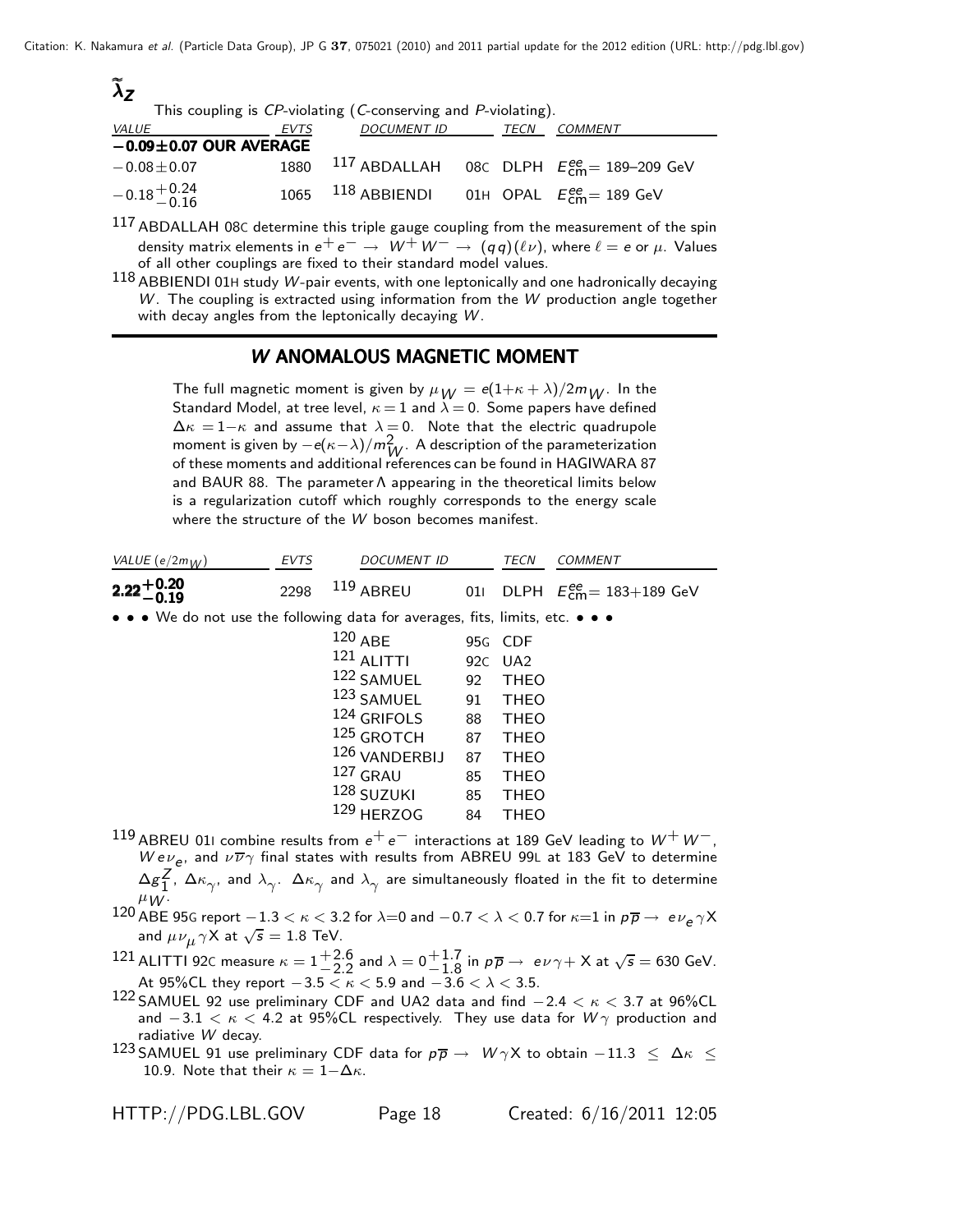$^{124}$  GRIFOLS 88 uses deviation from  $\rho$  parameter to set limit Δ $\kappa~\lesssim~$  65 ( $M_W^2/\Lambda^2$ ).<br> $^{125}$  GROTCH 87 finds the limit  $-37~<~\Lambda\kappa~<$  73.5 (90% CL) from the experimenta

- 125 GROTCH 87 finds the limit  $-37 < \Delta \kappa < 73.5$  (90% CL) from the experimental limits on  $e^+ e^- \rightarrow \nu \overline{\nu} \gamma$  assuming three neutrino generations and  $-19.5 < \Delta \kappa < 56$  for four generations. Note their  $\Delta \kappa$  has the opposite sign as our definition.
- 126 VANDERBIJ 87 uses existing limits to the photon structure to obtain  $|\Delta \kappa| < 33$ <br>(mu/() In addition VANDERBIJ 87 discusses problems with using the a parameter of  $(m_W/\Lambda)$ . In addition VANDERBIJ 87 discusses problems with using the  $\rho$  parameter of the Standard Model to determine  $\Delta \kappa$ .
- the Standard Model to determine Δκ. <sup>127</sup> GRAU 85 uses the muon anomaly to derive a coupled limit on the anomalous magnetic dipole and electric quadrupole ( $\lambda$ ) moments 1.05 >  $\Delta \kappa \ln(\Lambda/m_W) + \lambda/2$  > -2.77. In the Standard Model  $\lambda = 0$ .
- the Standard Model  $\lambda = 0$ .<br><sup>128</sup> SUZUKI 85 uses partial-wave unitarity at high energies to obtain  $|\Delta \kappa| \lesssim 190 (m_W/\Lambda)^2$ .<br>From the anomalous magnetic moment of the muon. SUZUKI 85 obtains  $|\Delta \kappa| \lesssim$ From the anomalous magnetic moment of the muon, SUZUKI 85 obtains  $|\Delta \kappa|$ <br>2.2/ln( $\Lambda/m_H$ ) Finally SUZUKI 85 uses deviations from the a parameter and obtain  $2.2/\ln(\Lambda/m_W)$ . Finally SUZUKI 85 uses deviations from the  $\rho$  parameter and obtains a
- very qualitative, order-of-magnitude limit  $|\Delta \kappa| \lesssim 150 \; (m_W/\Lambda)^4$  if  $|\Delta \kappa| \ll 1$ .<br>HERZOG 84 consider the contribution of W-boson to muon magnetic moment in
- <sup>129</sup> HERZOG 84 consider the contribution of *W*-boson to muon magnetic moment including anomalous coupling of  $W W \gamma$ . Obtain a limit  $-1 < \Delta \kappa < 3$  for  $\Lambda \gtrsim 1$  TeV.

## ANOMALOUS *W/Z* QUARTIC COUPLINGS

## A REVIEW GOES HERE – Check our WWW List of Reviews

# *a*<sub>0</sub>/Λ<sup>2</sup>, *a<sub><i>c*</sub>/Λ<sup>2</sup>, *a<sub>n</sub>*/Λ<sup>2</sup>

Using the *WW*  $\gamma$  final state, the LEP combined 95% CL limits on the anomalous contributions to the *W W*  $\gamma\gamma$  and *W W Z*  $\gamma$  vertices (as of summer 2003) are given below:

(See P. Wells, "Experimental Tests of the Standard Model," Int. Europhysics Conference on High-Energy Physics, Aachen, Germany, 17–23 July 2003)

$$
-0.02 < a_0^{W}/\Lambda^2 < 0.02 \text{ GeV}^{-2},
$$
\n
$$
-0.05 < a_c^{W}/\Lambda^2 < 0.03 \text{ GeV}^{-2},
$$
\n
$$
-0.15 < a_n/\Lambda^2 < 0.15 \text{ GeV}^{-2}.
$$

••• We do not use the following data for averages, fits, limits, etc. •••

| 130 ABBIENDI |          | 04B OPAL |
|--------------|----------|----------|
| 131 ABBIENDI |          | 04L OPAL |
| 132 HEISTER  |          | 04A ALEP |
| 133 ABDALLAH |          | 03I DLPH |
| 134 ACHARD   | $02F$ 13 |          |

- 130 ABBIENDI 04B select 187  $e^+e^- \rightarrow W^+W^-\gamma$  events in the C.M. energy range 180–209 GeV, where  $E_{\gamma} > 2.5$  GeV, the photon has a polar angle  $|\cos \theta_{\gamma}| < 0.975$ <br>and is well isolated from the nearest iet and charged lepton, and the effective masses 180–209 GeV, where  $E_\gamma$   $>$ 2.5 GeV, the photon has a polar angle  $\left|\cos\theta_\gamma\right|$   $<$  0.975 and is well isolated from the nearest jet and charged lepton, and the effective masses of both fermion-antifermion systems agree with the *<sup>W</sup>* mass within 3 Γ*W* . The mea-sured differential cross section as a function of the photon energy and photon polar angle is used to extract the 95% CL limits:  $-0.020 \text{ GeV}^{-2} < a_0/\Lambda^2 < 0.020 \text{ GeV}^{-2}$ ,  $-0.053 \text{ GeV}^{-2}$  < *a<sub>c</sub>*/ $\Lambda^2$  < 0.037 GeV<sup>-2</sup> and  $-0.16 \text{ GeV}^{-2}$  < *a<sub>n</sub>*/ $\Lambda^2$  < 0.15 GeV<sup>-2</sup>.
- 131 ABBIENDI 04L select 20  $e^+e^- \rightarrow \nu \overline{\nu} \gamma \gamma$  acoplanar events in the energy range 180–209 GeV and 176  $e^+e^- \rightarrow q\bar{q}\gamma\gamma$  events in the energy range 130–209 GeV. These samples are used to constrain possible anomalous  $W^+ \, W^- \, \gamma \gamma$  and  $ZZ \, \gamma \gamma$  quartic couplings. Further combining with the  $W^+W^-\gamma$  sample of ABBIENDI 04B the following one–<br>parameter 05% CI limits are shapped: 0.007 <  $\frac{Z}{12}$  (0.22 < 0.022 CeV $^{-2}$  0.029 < parameter 95% CL limits are obtained:  $-0.007 < a_0^Z/\Lambda^2 < 0.023$  GeV $^{-2}$ ,  $-0.029 <$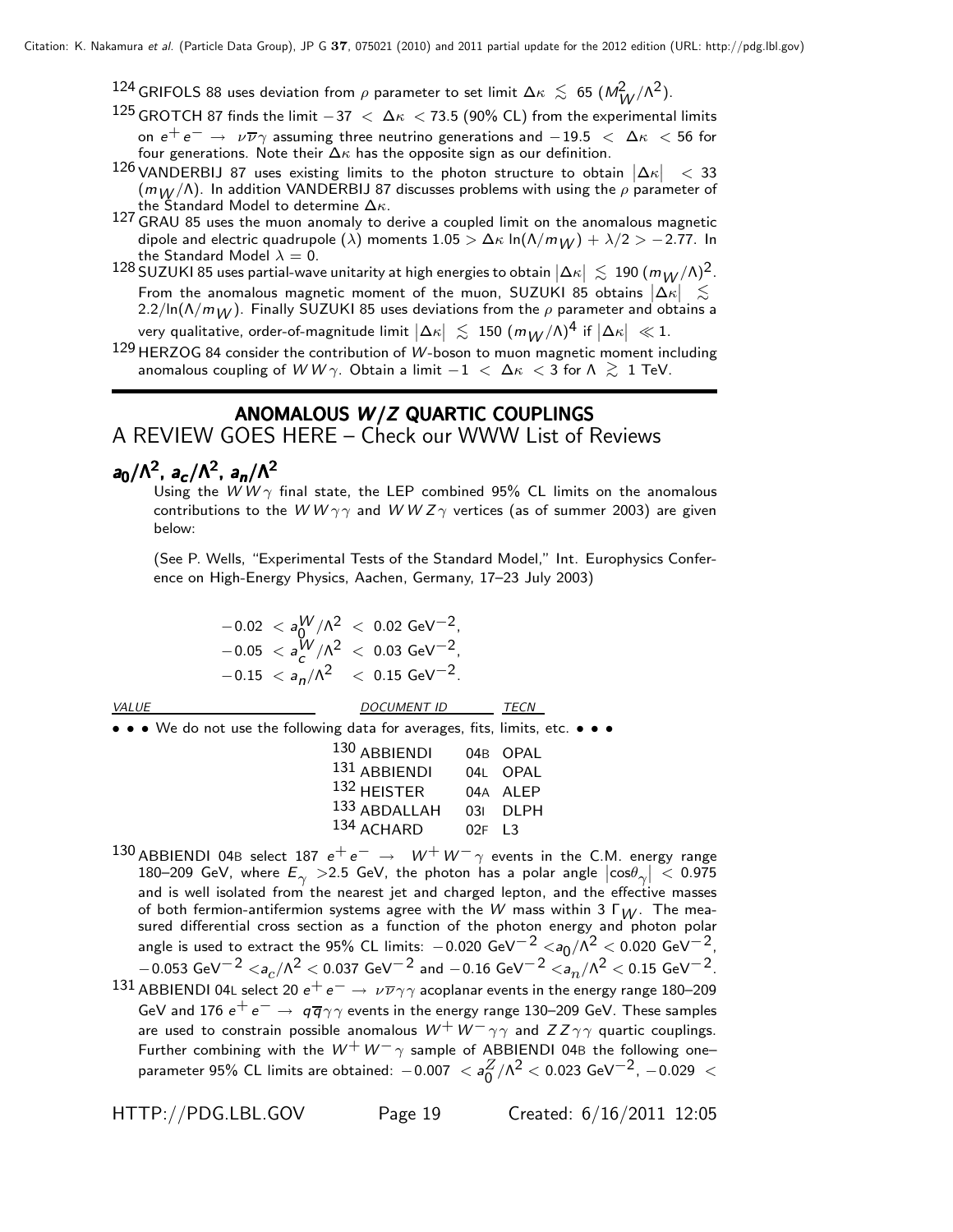$$
a_C^Z/\Lambda^2 < 0.029 \text{ GeV}^{-2}, -0.020 < a_0^W/\Lambda^2 < 0.020 \text{ GeV}^{-2}, -0.052 < a_C^W/\Lambda^2 < 0.037 \text{ GeV}^{-2}
$$

- 132 In the CM energy range 183 to 209 GeV HEISTER 04A select 30 *e*<sup>+</sup> *e*<sup>−</sup> → ννη events with two acoplanar, high energy and high transverse momentum photons. The photon– photon acoplanarity is required to be  $> 5^\circ$ ,  $E_\gamma/\sqrt{s} > 0.025$  (the more energetic photon<br>having energy  $> 0.2$ ,  $\sqrt{s}$ ), Pg.  $\sqrt{F}$ ,  $> 0.05$  and  $\cos \theta$   $\neq 0.94$ . A likelihood fit having energy  $> 0.2$   $\sqrt{s}$ ), p $_{T\gamma}/\textsf{E}_{\mathsf{beam}}>0.05$  and  $\left|\cos \theta_\gamma\right|~<$  0.94. A likelihood fit to the photon energy and recoil missing mass yields the following one–parameter 95% CL limits:  $-0.012 < a_0^Z/\Lambda^2 < 0.019 \text{ GeV}^{-2}$ ,  $-0.041 < a_C^Z/\Lambda^2 < 0.044 \text{ GeV}^{-2}$ ,<br>  $-0.060 < a_W^W/\Lambda^2 < 0.055 \text{ GeV}^{-2} - 0.099 < a_W^W/\Lambda^2 < 0.093 \text{ GeV}^{-2}$  $-0.060 < a_0^W/\Lambda^2 < 0.055 \text{ GeV}^{-2}$ ,  $-0.099 < a_C^W/\Lambda^2 < 0.093 \text{ GeV}^{-2}$ .<br>ARDALLAH\_03L select\_122 e<sup>+</sup> e<sup>-</sup> → W<sup>+</sup> W<sup>-</sup>  $\alpha$  events in the C\_M\_ener
- 133 ABDALLAH 03I select 122  $e^+e^- \rightarrow W^+W^-\gamma$  events in the C.M. energy range<br>189–209 GeV, where  $E \rightarrow 5$  GeV, the photon has a polar angle  $|\cos\theta| < 0.95$  and 189–209 GeV, where  $E_\gamma > 5$  GeV, the photon has a polar angle  $|\cos \theta_\gamma| < 0.95$  and<br>is well isolated from the nearest charged fermion. A fit to the photon energy spectra yields  $a_c/\Lambda^2 = 0.000^{+0.019}_{-0.040}$  GeV<sup>-2</sup>,  $a_0/\Lambda^2 = -0.004^{+0.018}_{-0.010}$  GeV<sup>-2</sup>,  $a_0/\Lambda^2 =$ <br>0.007<sup>+0.019</sup> GeV<sup>-2</sup>,  $a_0/\Lambda^2 = 0.00^{+0.16}_{-0.01}$  GeV<sup>-2</sup>, and  $\tilde{a}/\Lambda^2 = +0.05^{+0.07}$  $-0.007^{+0.019}_{-0.008}$  GeV<sup>-2</sup>,  $a_n/\Lambda^2$  =  $-0.09^{+0.16}_{-0.05}$  GeV<sup>-2</sup>, and  $\tilde{a}_n/\Lambda^2$  =  $+0.05^{+0.07}_{-0.15}$ <br>GeV<sup>-2</sup> keeping the other parameters fixed to their Standard Model values (0)  $GeV^{-2}$ , keeping the other parameters fixed to their Standard Model values (0). The 95% CL limits are:  $-0.063 \text{ GeV}^{-2} < a_c/\Lambda^2 < +0.032 \text{ GeV}^{-2}$ ,  $-0.020$ <br>GeV<sup>-2</sup> < ac/ $\Lambda^2$  < +0.020 GeV<sup>-2</sup> -0.020 GeV<sup>-2</sup> <  $\frac{2}{3}$ e/ $\Lambda^2$  < +0.020 GeV<sup>-2</sup> GeV<sup>-2</sup>  $\langle a_0/\Lambda^2 \rangle$  < +0.020 GeV<sup>-2</sup>, -0.020 GeV<sup>-2</sup>  $\langle a_0/\Lambda^2 \rangle$  +0.020 GeV<sup>-2</sup>, -0.12 G V=<sup>2</sup> <sup>−</sup>0.18 GeV−<sup>2</sup> <*an*/Λ<sup>2</sup> < +0.14 GeV−2, <sup>−</sup>0.16 GeV−<sup>2</sup> <sup>&</sup>lt; *an*/Λ<sup>2</sup> <sup>&</sup>lt; +0.17 GeV−2. 134 ACHARD 02F select 86  $e^+e^- \rightarrow W^+W^-\gamma$  events at 192–207 GeV, where  $E_\gamma > 5$

GeV and the photon is well isolated. They also select 43 acoplanar  $e^+e^-\rightarrow \nu\overline{\nu}\gamma\gamma$ events in this energy range, where the photon energies are >5 GeV and >1 GeV and the photon polar angles are between  $14^\circ$  and  $166^\circ$ . All these 43 events are in the recoil mass region corresponding to the *Z* (75–110 GeV). Using the shape and normalization of the photon spectra in the  $W^+W^-\gamma$  events, and combining with the 42 event sample from 189 GeV data (ACCIARRI 00T), they obtain:  $a_0/\Lambda^2 = 0.000 \pm 0.010$  GeV<sup>-2</sup>,  $a_c/\Lambda^2 =$  $-0.013 \pm 0.023$  GeV<sup>-2</sup>, and  $a_n/\Lambda^2 = -0.002 \pm 0.076$  GeV<sup>-2</sup>. Further combining the analyses of  $W^+W^-\gamma$  events with the low recoil mass region of  $\nu\overline{\nu}\gamma\gamma$  events (including samples collected at  $183 + 189$  GeV), they obtain the following one-parameter  $95\%$  CL limits: -0.015 GeV<sup>-2</sup> <*a*<sub>0</sub>/Λ<sup>2</sup> < 0.015 GeV<sup>-2</sup>, -0.048 GeV<sup>-2</sup> <*a<sub>c</sub>/Λ*<sup>2</sup> < 0.026 GeV<sup>-2</sup>, and -0.14 GeV<sup>-2</sup>  $\langle a_n/\Lambda^2 \rangle$  < 0.13 GeV<sup>-2</sup>.

#### W REFERENCES

| ABAZOV          | 11   | PL B695 67                                | V.M. Abazov et al. |                  | (D0 Collab.)   |
|-----------------|------|-------------------------------------------|--------------------|------------------|----------------|
| AALTONEN        | 10K  | PRL 104 201801                            | T. Aaltonen et al. |                  | (CDF Collab.)  |
| Also            |      | PRL 105 019905(erratum)T. Aaltonen et al. |                    |                  | (CDF Collab.)  |
| ABDALLAH        | 10   | EPJ C66 35                                | J. Abdallah et al. | (DELPHI Collab.) |                |
| AARON           | 09B  | EPJ C64 251                               | F.D. Aaron et al.  |                  | (H1 Collab.)   |
| ABAZOV          | 09AB | PRL 103 141801                            | V.M. Abazov et al. |                  | (D0 Collab.)   |
| ABAZOV          |      | 09AD PR D80 053012                        | V.M. Abazov et al. |                  | (D0 Collab.)   |
| ABAZOV          | 09AJ | PRL 103 191801                            | V.M. Abazov et al. |                  | (D0 Collab.)   |
| ABAZOV          | 09AK | PRL 103 231802                            | V.M. Abazov et al. |                  | (D0 Collab.)   |
| AALTONEN        | 08B  | PRL 100 071801                            | T. Aaltonen et al. |                  | (CDF Collab.)  |
| ABAZOV          | 08R  | PRL 100 241805                            | V.M. Abazov et al. |                  | (D0 Collab.)   |
| ABDALLAH        | 08A  | EPJ C55 1                                 | J. Abdallah et al. | (DELPHI Collab.) |                |
| ABDALLAH        | 08C  | EPJ C54 345                               | J. Abdallah et al. | (DELPHI Collab.) |                |
| AALTONEN        | 07F  | PRL 99 151801                             | T. Aaltonen et al. |                  | (CDF Collab.)  |
| Also            |      | PR D77 112001                             | T. Aaltonen et al. |                  | (CDF Collab.)  |
| AALTONEN        | 07L  | PR D76 111103R                            | T. Aaltonen et al. |                  | (CDF Collab.)  |
| ABAZOV          | 07Z  | PR D76 111104R                            | V.M. Abazov et al. |                  | (D0 Collab.)   |
| ABBIENDI        | 07A  | EPJ C52 767                               | G. Abbiendi et al. |                  | (OPAL Collab.) |
| ABAZOV          | 06H  | PR D74 057101                             | V.M. Abazov et al. |                  | (D0 Collab.)   |
| Also            |      | PR D74 059904(erratum) V.M. Abazov et al. |                    |                  | (D0 Collab.)   |
| ABBIENDI        | 06   | EPJ C45 307 G. Abbiendi et al.            |                    |                  | (OPAL Collab.) |
| <b>ABBIENDI</b> | 06A  | EPJ C45 291                               | G. Abbiendi et al. |                  | (OPAL Collab.) |
|                 |      |                                           |                    |                  |                |

HTTP://PDG.LBL.GOV Page 20 Created: 6/16/2011 12:05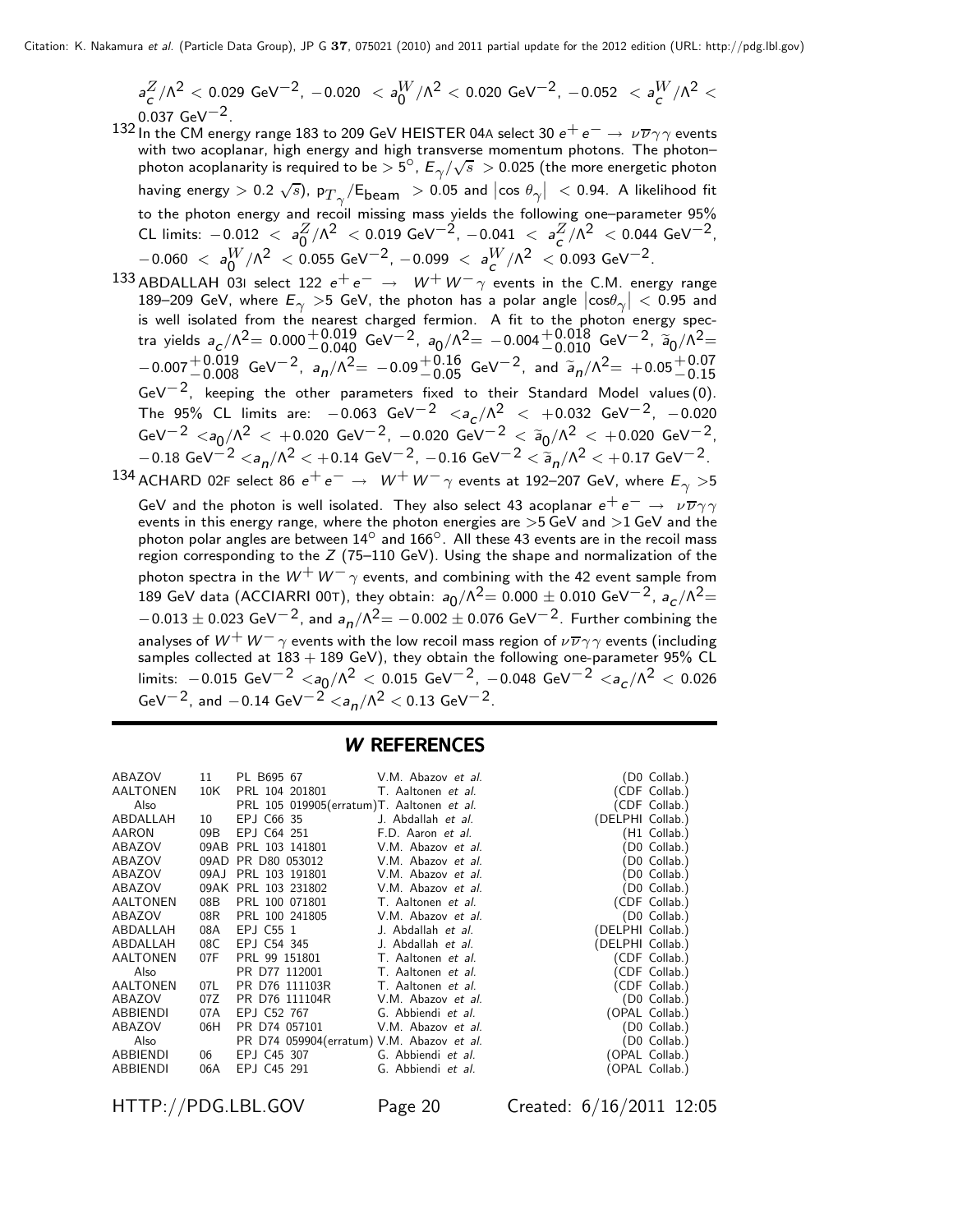| ACHARD                      | 06         | EPJ C45 569                           | P. Achard et al.                                   | $(L3$ Collab.)                     |
|-----------------------------|------------|---------------------------------------|----------------------------------------------------|------------------------------------|
| AKTAS                       | 06         | PL B632 35                            | A. Aktas et al.                                    | (H1 Collab.)                       |
| SCHAEL                      | 06         | EPJ C47 309                           | S. Schael et al.                                   | (ALEPH Collab.)                    |
| ABAZOV                      | 05J        | PR D71 091108R                        | V.M. Abazov et al.                                 | (D0 Collab.)                       |
| ABAZOV                      | 05S        | PRL 95 141802                         | V.M. Abazov et al.                                 | (D0 Collab.)                       |
| SCHAEL                      | 05A        | PL B614 7                             | S. Schael et al.                                   | (ALEPH Collab.)                    |
| ABAZOV                      | 04D        | PR D70 092008                         | V.M. Abazov et al.                                 | (CDF, D0 Collab.)                  |
| ABBIENDI<br>ABBIENDI        | 04B<br>04D | PL B580 17<br>EPJ C33 463             | G. Abbiendi et al.<br>G. Abbiendi et al.           | (OPAL Collab.)<br>(OPAL Collab.)   |
| ABBIENDI                    | 04L        | PR D70 032005                         | G. Abbiendi et al.                                 | (OPAL Collab.)                     |
| ABDALLAH                    | 04G        | EPJ C34 127                           | J. Abdallah et al.                                 | (DELPHI Collab.)                   |
| ACHARD                      | 04D        | PL B586 151                           | P. Achard et al.                                   | $(L3$ Collab.)                     |
| ACHARD                      | 04 J       | PL B600 22                            | P. Achard et al.                                   | $(L3$ Collab.)                     |
| <b>HEISTER</b>              | 04A        | PL B602 31                            | A. Heister et al.                                  | (ALEPH Collab.)                    |
| SCHAEL                      | 04A<br>03C | EPJ C38 147                           | S. Schael et al.<br>G. Abbiendi et al.             | (ALEPH Collab.)                    |
| ABBIENDI<br>ABDALLAH        | 031        | EPJ C26 321<br>EPJ C31 139            | J. Abdallah et al.                                 | (OPAL Collab.)<br>(DELPHI Collab.) |
| ABAZOV                      | 02D        | PR D66 012001                         | V.M. Abazov et al.                                 | (D0 Collab.)                       |
| ABAZOV                      | 02E        | PR D66 032008                         | V.M. Abazov et al.                                 | (D0 Collab.)                       |
| <b>ACHARD</b>               | 02F        | PL B527 29                            | P. Achard et al.                                   | (L3 Collab.)                       |
| CHEKANOV                    | 02C        | PL B539 197                           | S. Chekanov et al.                                 | (ZEUS Collab.)                     |
| ABBIENDI                    | 01H        | EPJ C19 229                           | G. Abbiendi et al.                                 | (OPAL Collab.)                     |
| ABREU                       | 011        | PL B502 9                             | P. Abreu et al.                                    | (DELPHI Collab.)                   |
| AFFOLDER<br>ABBIENDI        | 01E<br>00V | PR D64 052001<br>PL B490 71           | T. Affolder et al.<br>G. Abbiendi et al.           | (CDF Collab.)<br>(OPAL Collab.)    |
| ABBIENDI,G                  | 00         | PL B493 249                           | G. Abbiendi et al.                                 | (OPAL Collab.)                     |
| ABBOTT                      | 00B        | PR D61 072001                         | B. Abbott et al.                                   | (D0 Collab.)                       |
| ABBOTT                      | 00D        | PRL 84 5710                           | B. Abbott et al.                                   | (D0 Collab.)                       |
| ABREU,P                     | 00F        | EPJ C18 203                           | P. Abreu <i>et al.</i>                             | (DELPHI Collab.)                   |
| Also                        |            | EPJ C25 493 (erratum) P. Abreu et al. |                                                    | (DELPHI Collab.)                   |
| ACCIARRI                    | 00T        | PL B490 187                           | M. Acciarri et al.                                 | (L3 Collab.)                       |
| AFFOLDER<br><b>BREITWEG</b> | 00M<br>00  | PRL 85 3347<br>PL B471 411            | T. Affolder et al.<br>J. Breitweg <i>et al.</i>    | (CDF Collab.)                      |
| <b>BREITWEG</b>             | 00D        | EPJ C12 411                           | J. Breitweg et al.                                 | (ZEUS Collab.)<br>(ZEUS Collab.)   |
| EBOLI                       | 00         | MPL A15 1                             | O. Eboli, M. Gonzalez-Garcia, S. Novaes            |                                    |
| ABBIENDI                    | 99N        | PL B453 153                           | G. Abbiendi et al.                                 | (OPAL Collab.)                     |
| ABBOTT                      | 99H        | PR D60 052003                         | B. Abbott et al.                                   | (D0 Collab.)                       |
| ABBOTT                      | 991        | PR D60 072002                         | B. Abbott et al.                                   | (D0 Collab.)                       |
| ABREU                       | 99L        | PL B459 382                           | P. Abreu et al.                                    | (DELPHI Collab.)                   |
| ACCIARRI<br>ACCIARRI        | 99<br>99Q  | PL B454 386<br>PL B467 171            | M. Acciarri et al.<br>M. Acciarri et al.           | (L3 Collab.)<br>(L3 Collab.)       |
| BARATE                      | 991        | PL B453 107                           | R. Barate et al.                                   | (ALEPH Collab.)                    |
| BARATE                      | 99L        | PL B462 389                           | R. Barate et al.                                   | (ALEPH Collab.)                    |
| <b>BARATE</b>               | 99M        | PL B465 349                           | R. Barate et al.                                   | (ALEPH Collab.)                    |
| ABBOTT                      | 98N        | PR D58 092003                         | B. Abbott et al.                                   | (D0 Collab.)                       |
| ABBOTT                      | 98P        | PR D58 012002                         | B. Abbott et al.                                   | (D0 Collab.)                       |
| ABE                         | 98H        | PR D58 031101                         | F. Abe et al.                                      | (CDF Collab.)                      |
| ABE<br>ABREU                | 98P<br>98C | PR D58 091101<br>PL B416 233          | F. Abe et al.<br>P. Abreu et al.                   | (CDF Collab.)<br>(DELPHI Collab.)  |
| ABREU                       | 98N        | PL B439 209                           | P. Abreu <i>et al.</i>                             | (DELPHI Collab.)                   |
| BARATE                      | 97         | PL B401 347                           | R. Barate et al.                                   | (ALEPH Collab.)                    |
| BARATE                      | 97S        | PL B415 435                           | R. Barate et al.                                   | (ALEPH Collab.)                    |
| ABACHI                      | 95D        | PRL 75 1456                           | S. Abachi et al.                                   | (D0 Collab.)                       |
| ABE                         | 95C        | PRL 74 341                            | F. Abe <i>et al.</i>                               | (CDF Collab.)                      |
| ABE<br>ABE                  | 95G<br>95P | PRL 74 1936                           | F. Abe <i>et al.</i><br>F. Abe <i>et al.</i>       | (CDF Collab.)                      |
| Also                        |            | PRL 75 11<br>PR D52 4784              | F. Abe et al.                                      | (CDF Collab.)<br>(CDF Collab.)     |
| ABE                         | 95W        | PR D52 2624                           | F. Abe et al.                                      | (CDF Collab.)                      |
| Also                        |            | PRL 73 220                            | F. Abe et al.                                      | (CDF Collab.)                      |
| ABE                         | 92E        | PRL 68 3398                           | F. Abe <i>et al.</i>                               | (CDF Collab.)                      |
| ABE                         | 92I        | PRL 69 28                             | F. Abe <i>et al.</i>                               | (CDF Collab.)                      |
| <b>ALITTI</b>               | 92         | PL B276 365                           | J. Alitti et al.                                   | (UA2 Collab.)                      |
| ALITTI<br><b>ALITTI</b>     | 92B<br>92C | PL B276 354<br>PL B277 194            | J. Alitti <i>et al.</i><br>J. Alitti <i>et al.</i> | (UA2 Collab.)<br>(UA2 Collab.)     |
| ALITTI                      | 92D        | PL B277 203                           | J. Alitti <i>et al.</i>                            | (UA2 Collab.)                      |
| ALITTI                      | 92F        | PL B280 137                           | J. Alitti <i>et al.</i>                            | (UA2 Collab.)                      |
| SAMUEL                      | 92         | PL B280 124                           | M.A. Samuel et al.                                 | (OKSU, CARL)                       |
| ABE                         | 91 C       | PR D44 29                             | F. Abe et al.                                      | (CDF Collab.)                      |
| ALBAJAR                     | 91         | PL B253 503                           | C. Albajar et al.                                  | (UA1 Collab.)                      |
| ALITTI                      | 91C        | ZPHY C52 209                          | J. Alitti <i>et al.</i>                            | (UA2 Collab.)                      |

HTTP://PDG.LBL.GOV Page 21 Created: 6/16/2011 12:05